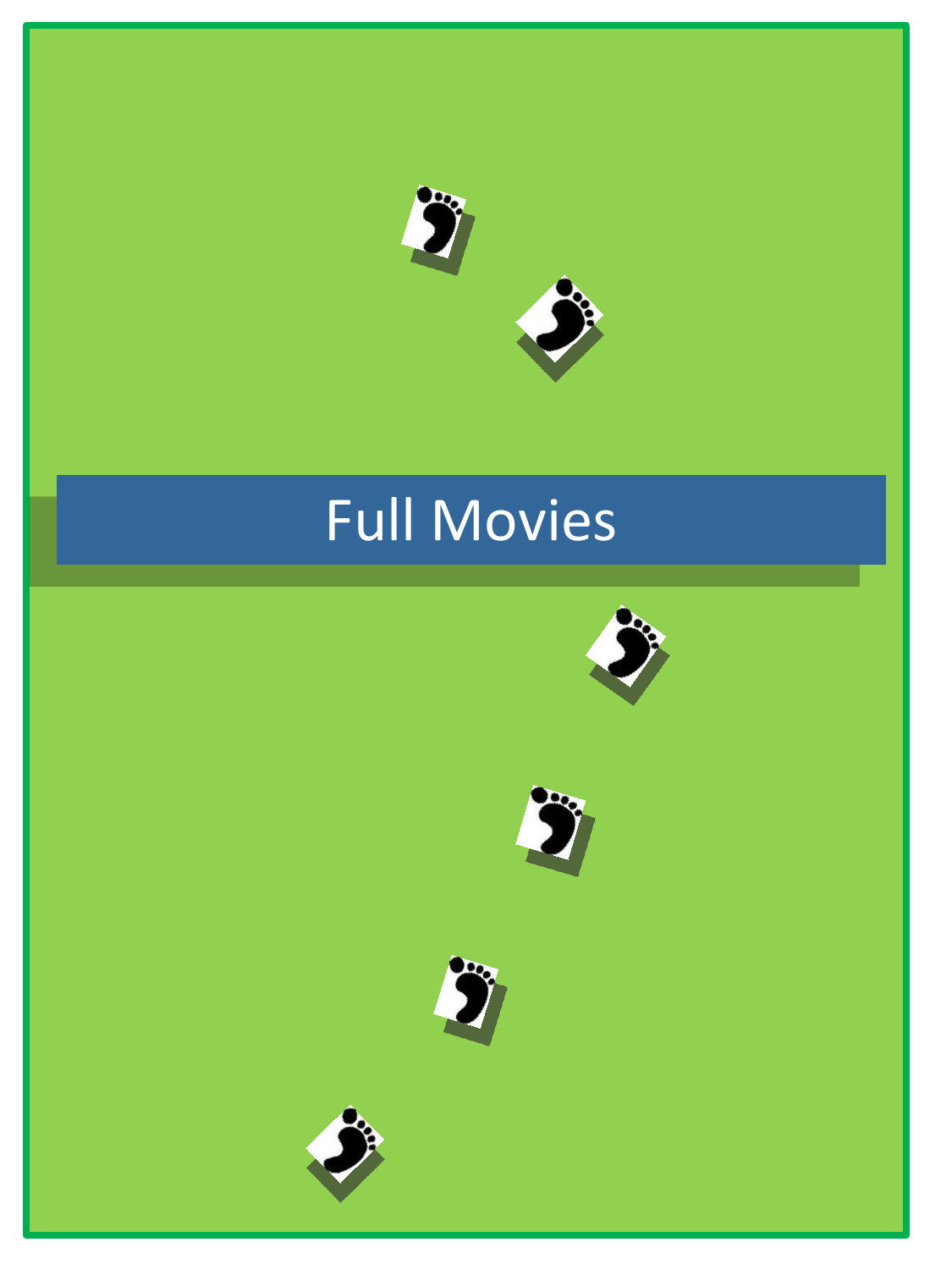# Movies. Index









- **1. Surrogates** (Unit 1)
- **2. Liberal Arts** (Unit 2)
- **3. Groundhog Day** (Unit 3)
- **4. In a Better World** (Unit 3)
- **5. Dead Man Walking** (Units 4 and 5)
- **6. Amazing Grace** (Units 3 and 5)
- **7. My Sister's Keeper** (Units 1 and 5)
- **8. A Walk to Remember** (Unit 6)

**Content-specific ratings (from 0 to 4):**

- **Action (AC)**
- **Romance (R)**
- **Tears (T)**
- **Laughter (L)**
- **Sex (S)**
- **Violence (V)**







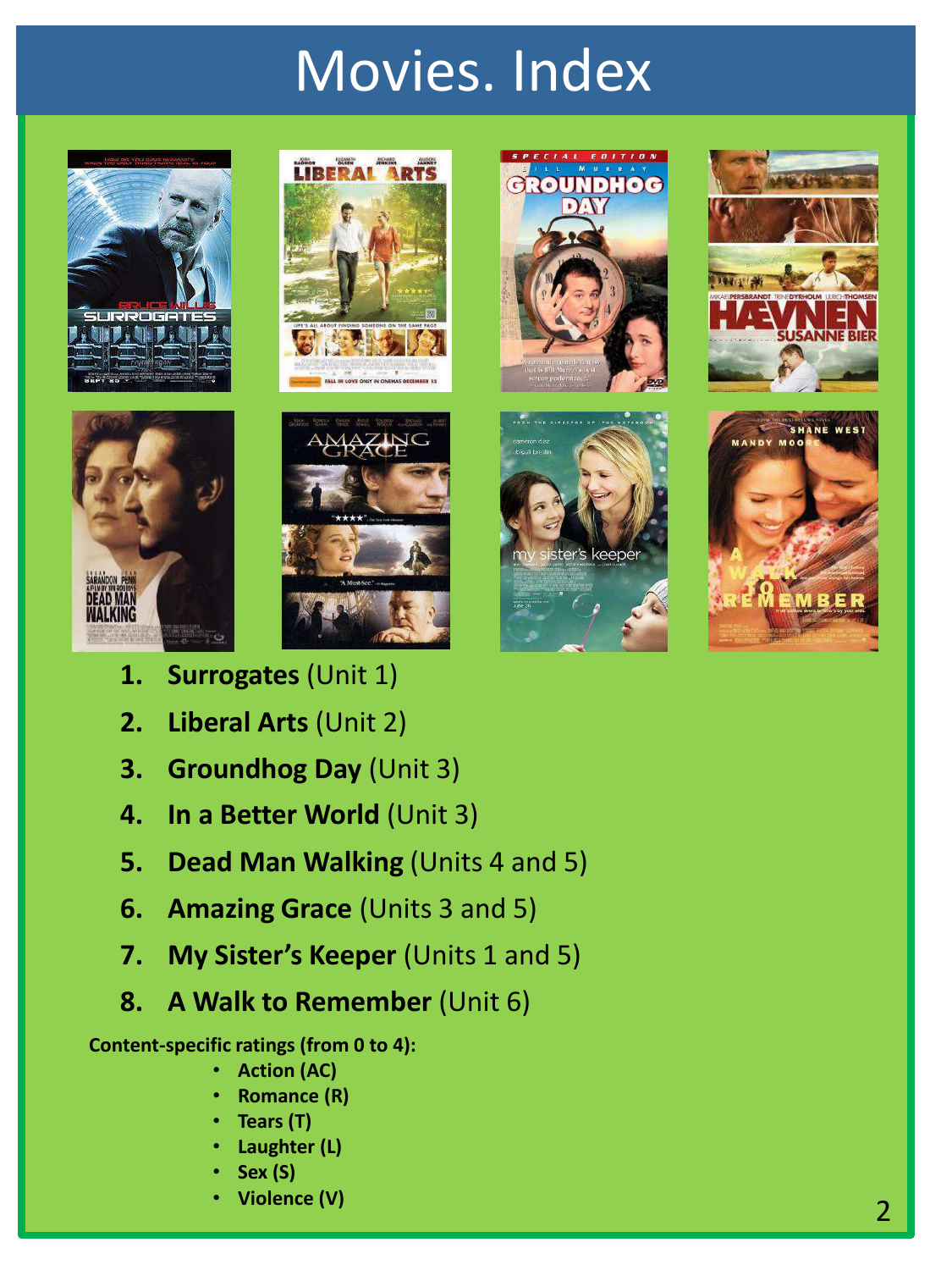|                   | <b>Surrogates</b> |                                                                                                                 |         |  |  |
|-------------------|-------------------|-----------------------------------------------------------------------------------------------------------------|---------|--|--|
|                   | Year              | 2009                                                                                                            | 88 min. |  |  |
|                   | <b>Director</b>   | <b>Jonathan Mostow</b><br>Bruce Willis, Radha Mitchell,<br>Rosamund Pike, James<br><b>Cromwell, Ving Rhames</b> |         |  |  |
|                   | <b>Actors</b>     |                                                                                                                 |         |  |  |
| <b>SURROGATES</b> | <b>Unit</b>       | $1 - ME$                                                                                                        |         |  |  |
|                   | <b>Genre</b>      | Action, science fiction<br>AC-3, R-2, T-0, L-0, S-1, V-1                                                        |         |  |  |
|                   | <b>Content</b>    |                                                                                                                 |         |  |  |

Based on a comic book, this film is based on a disconcerting idea. If cell phones and computers are indispensable in today's society, in the future world where the film is set there is something called "Surrogates". These *Surrogates* are robots that outwardly appear 100% human and are improved replicas of their owners.

Men stay at home while their *Surrogates* go out into the street, connected to the brain of their owner. In this way, humans avoid the risks of the street and are able to maintain a youthful appearance, since the *Surrogates'* external appearance can be designed by their owners.

FBI Agent Greer, a disenchanted police officer played by Bruce Willis, has to investigate a mysterious and unusual crime by destroying the surrogate connected to him. While conducting his investigations with the help of his partner (Agent Peters), Agent Greer attempts to rebuild his family life (his son died in tragic circumstances), while his wife only relates to him through her clone.

# Themes to discuss

### **1.- My body is part of my person. I am my body.**

The film shows the deterioration of the person that comes along with using an object, a 'body' (the *surrogate*) as a means of relating with others.

This deterioration is clearly seen in the marriage of Greer and his wife. There is a scene (minute 13) where Bruce has a conversation with his wife (with his wife's *surrogate*) while eating breakfast.

- *Bruce*: Why don't we take a trip together?
- *- His wife*: We could go to Hawaii (*she is referring to their surrogates*).
- *Bruce*: I was thinking about us, that you and I could go somewhere together.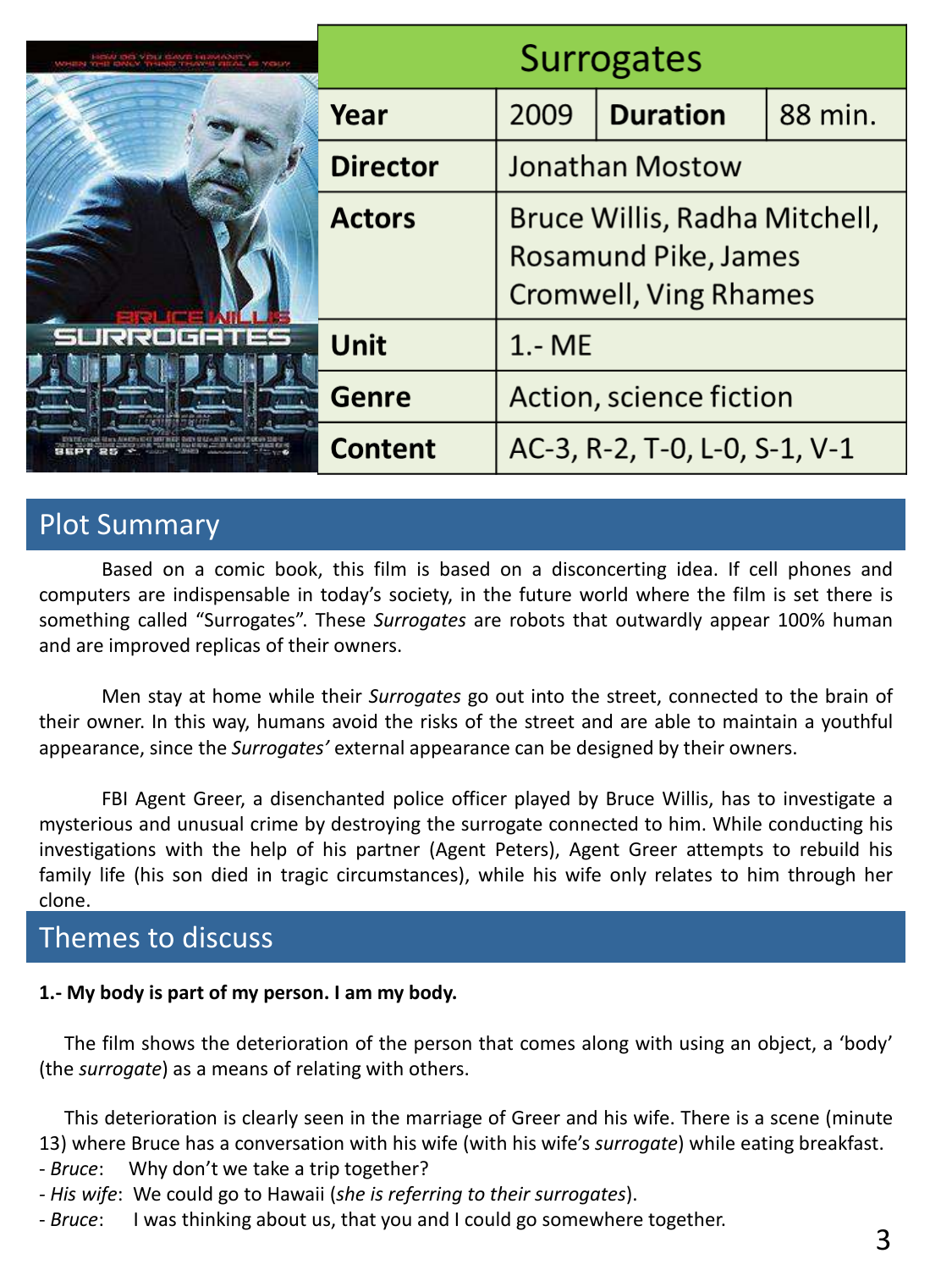### **1.- My body is part of my person. I am my body (cont.).**

- *Bruce*: We haven't spent much time together lately.
- *His wife*: We are together every day.
- *Bruce*: The surrogates; not you and me.

The relationship that Bruce Willis has with his wife is frustrating because even though he can communicate with her (her whole personality, way of being, etc.), the absence of her body impedes them from truly having a personal encounter. We are corporeal beings; our body comes into play in all of our actions. It is through the body that the person is expressed.

In another scene (min. 52), Bruce finds himself at a party that his wife organized with other surrogates in a totally hedonistic environment. Bruce behaves very violently with one of the surrogates, in the face of the passivity of the others at the party. After this violent scene, there is a conversation between Bruce and his wife/surrogate that once again shows the need to have a full relationship, not by way of an object.

- *Wife*: What do you want from me?
- *- Bruce*: I want you, I want my wife.
- *- Wife*: I am your wife and you don't want to see it.
- -*Bruce*: (*caressing the face of his wife/surrogate*) No, this is not my wife. I want the woman who is in this room, my wife.

### **2.- Using the body as an unreal showcase of the person**

In different scenes throughout the movie we see the worship of the body that we experience today taken to the extreme. Surrogates are designed to fulfill their owners' dreams, and sometimes these dreams lead them to have a body/surrogate that is completely different from their actual body.

On the other hand, Bruce's wife uses surrogates as an external form of protection that allows her to shut herself off from the real world (as much as she uses her surrogate, nothing will bring back the beloved son that she lost).

### **3.- The use of technology without a moral reference point**

The first 3 minutes of the film are very interesting because they show us how the characters can find all kinds of ways to justify the ever more extensive use of surrogates, always focusing on their utility, but without having a complete vision of the person.

On the other hand, the extreme use shown in the film regarding the substitution of the person by technology can be applied to what is happening today with the creation of parallel personalities on social networks. This is very relevant for our youth, who were born into a digital world and have to learn to see all of the good that technology has to offer in addition to the ways that it can be used for evil.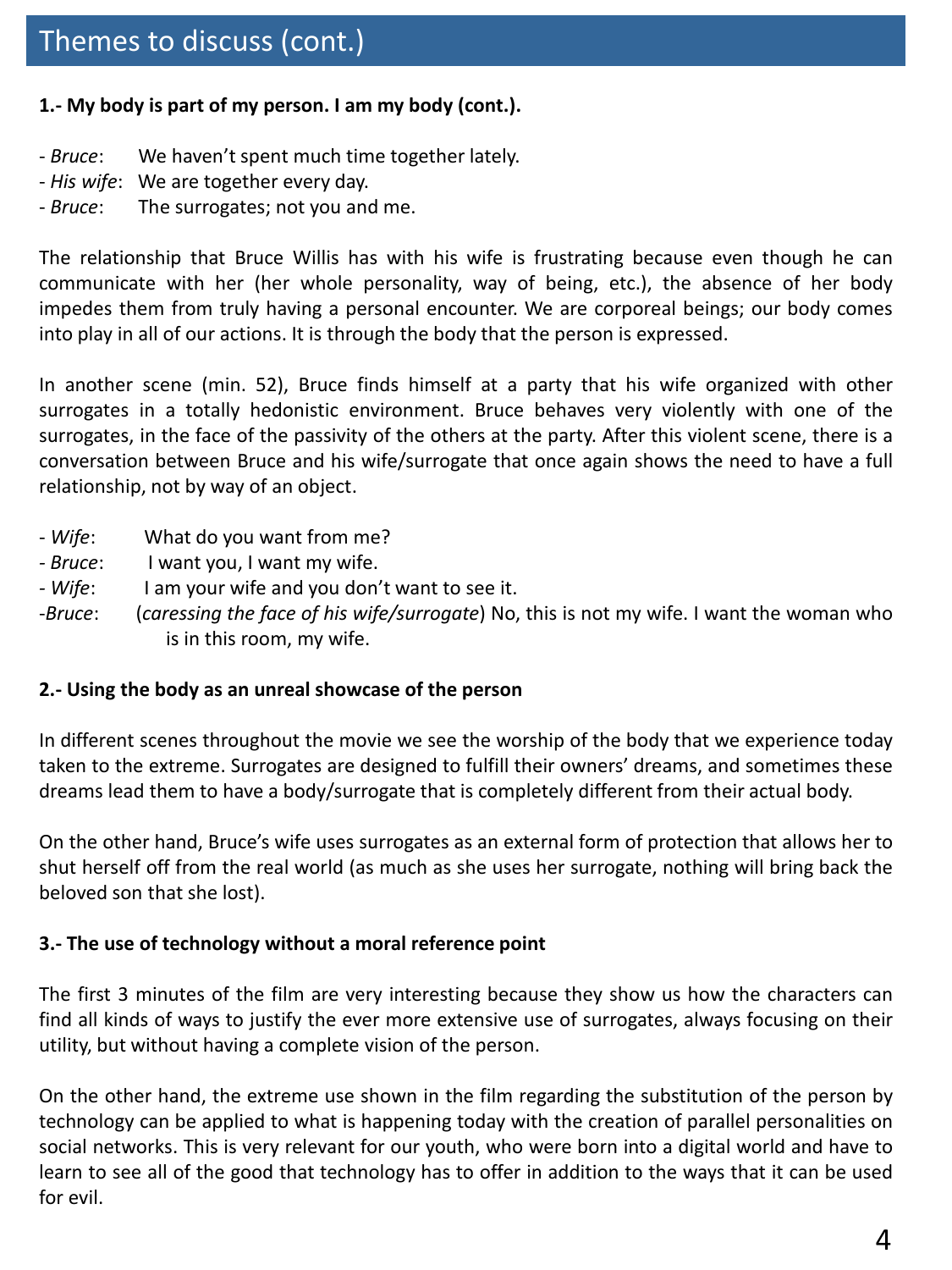| uzwet<br>OLUM | <b>Liberal Arts</b> |                                                                                               |                 |         |
|---------------|---------------------|-----------------------------------------------------------------------------------------------|-----------------|---------|
|               | Year                | 2012                                                                                          | <b>Duration</b> | 97 min. |
|               | <b>Director</b>     | Josh Radnor                                                                                   |                 |         |
|               | <b>Actors</b>       | Josh Radnor, Elizabeth Olsen,<br><b>Richard Jenkins, Allison</b><br>Janney, Elizabeth Reaser. |                 |         |
|               | <b>Unit</b>         | <b>2.- YOU</b>                                                                                |                 |         |
|               | Genre               | Romantic comedy                                                                               |                 |         |
|               | <b>Contenidos</b>   | AC-0, R-3, T-2, L-2, S-0, V-0                                                                 |                 |         |

Unhappy with his job and facing an uncertain future, (*J. Radnor*) a 35-year-old unsatisfied college professor from New York, returns to his *alma mater* for the retirement dinner of his favorite professor. A chance encounter with Zibby (*E. Olsen*), a precocious 19-year-old student, awakens in Jesse feelings that he believed to have been long forgotten. They both feel a powerful attraction that ends in romance, but they will have to face numerous obstacles, especially the age difference between them.

This movie shows in a very clear way the affective immaturity that many young, and not so young, people have. The director himself says it clearly: "We should live things with greater depth, with more personal, caring and innocent relationships, that go beyond simple sexual attraction and the need to satisfy it immediately." And he assures: "Contrary to what is typical today, here I propose getting to know the one that we love emotionally before getting to know them physically."

# Themes to discuss

### **1.- Affective immaturity**

The main character, Jesse, doesn't know what love is; he is affectively illiterate. He has a clear case of affective immaturity (Peter Pan syndrome). When Jesse returns to the university to see his old professor who is about to retire, he feels nostalgic about old times and looks at them like the best moment of his life.

At this point, he starts getting to know a much younger girl, and he feels attracted to her in part because it means going back to the time when he was young.

### (min 27):

- *Jesse:* "…in college I felt like everything was possible, you have infinite options before you. When you leave college life happens and you have to make decisions, and all these options that you had aren't there anymore…there's something depressing about it…"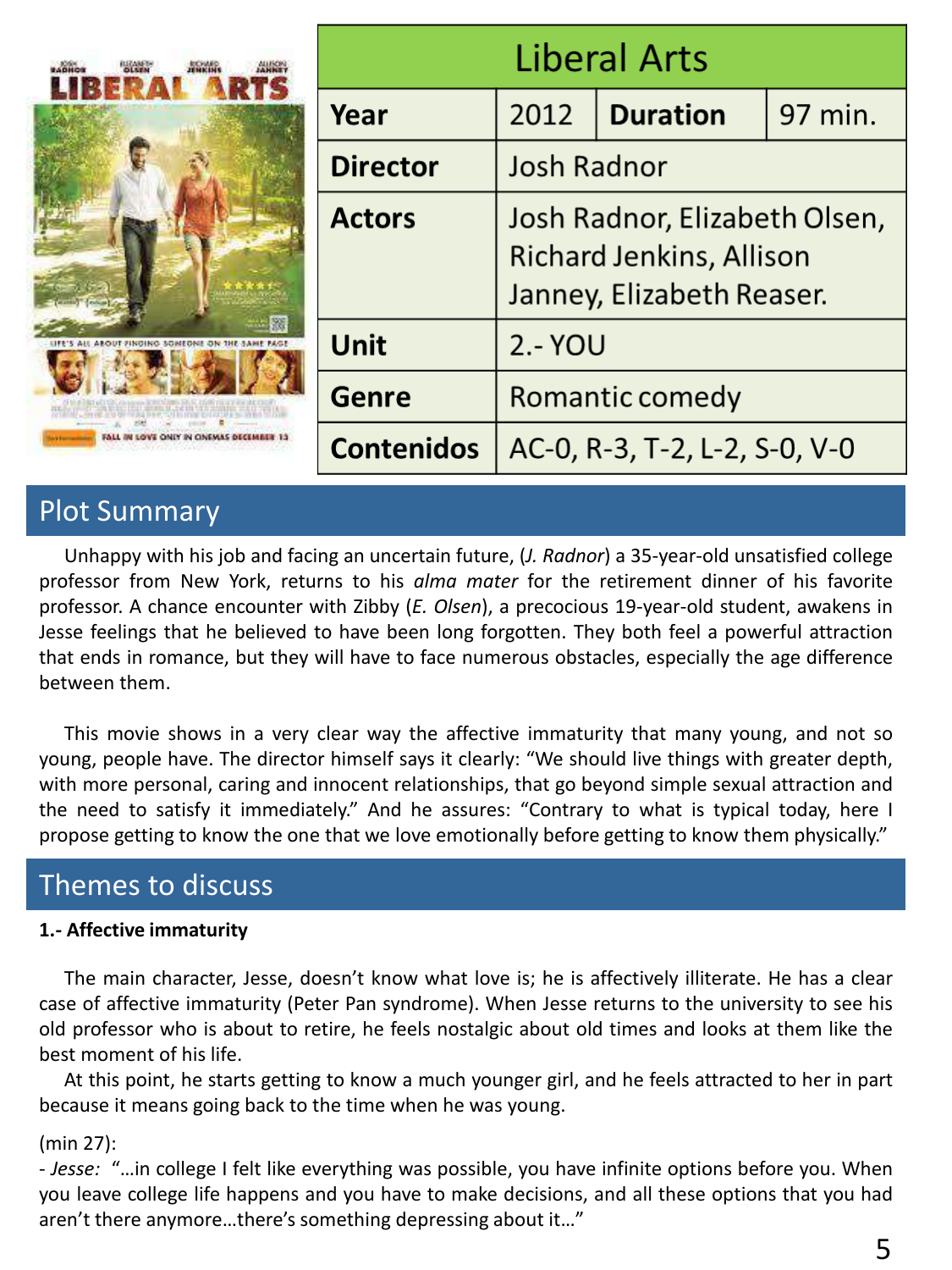### **1.- Affective immaturity (cont.)**

- Zibby: "Aren't you idealizing youth too much?"

### (min 51):

- *Jesse:* "… college is the time when you can read books, have great conversations, …here you can say 'I'm a poet' and no one will beat you up for it …"

In Zibby's case, she is also dissatisfied with her stage of maturity (min 41: "…the boys here are still between 19 and 22 and they still act like it...").

Both in Jesse's and Zibby's case there is an affective immaturity trying to speed up or slow down the clock of their lives.

This is the case until, after an emotionally intense situation (the frustrated sexual encounter with Zibby), their relationship completely changes.

Jesse realizes that he has to grow up and "…go back to being an adult…". On Zibby's part, she recognizes that she tried to use Jesse as a shortcut to attaining a level of maturity that didn't correspond to her age (min. 89).

### **2.- Partial view of sexuality**

There is a moment in the film (min. 65), where Zibby proposes a sexual relationship. Jesse is willing, but when Zibby tells him she is a virgin, he says that he can't do it and leaves. Then, he runs into Judith, his old romance literature professor, who is totally unhappy with her life, and they engage in a sexual relationship devoid of any type of affective bond.

Jesse's relationship with the professor clearly shows how a sexual encounter in which one only seeks pleasure doesn't help build up the person; the only thing that it attains is for the person to become more closed in themselves.

On the other hand, we see the partial view that Zibby has of sexuality ("I wanted you to be the first because it was the first time that I knew someone who I liked enough and who gave me enough confidence").

Unlike the professor, Zibby understands the sexual encounter not just as a mere search for pleasure. She thinks that in order to have a sexual relationship it is essential (and sufficient) that the person gives you confidence and makes you comfortable, that you feel like you love them in that moment. This is a partial view of sexuality that doesn't show the total self-donation that a person must have in order to love with their body.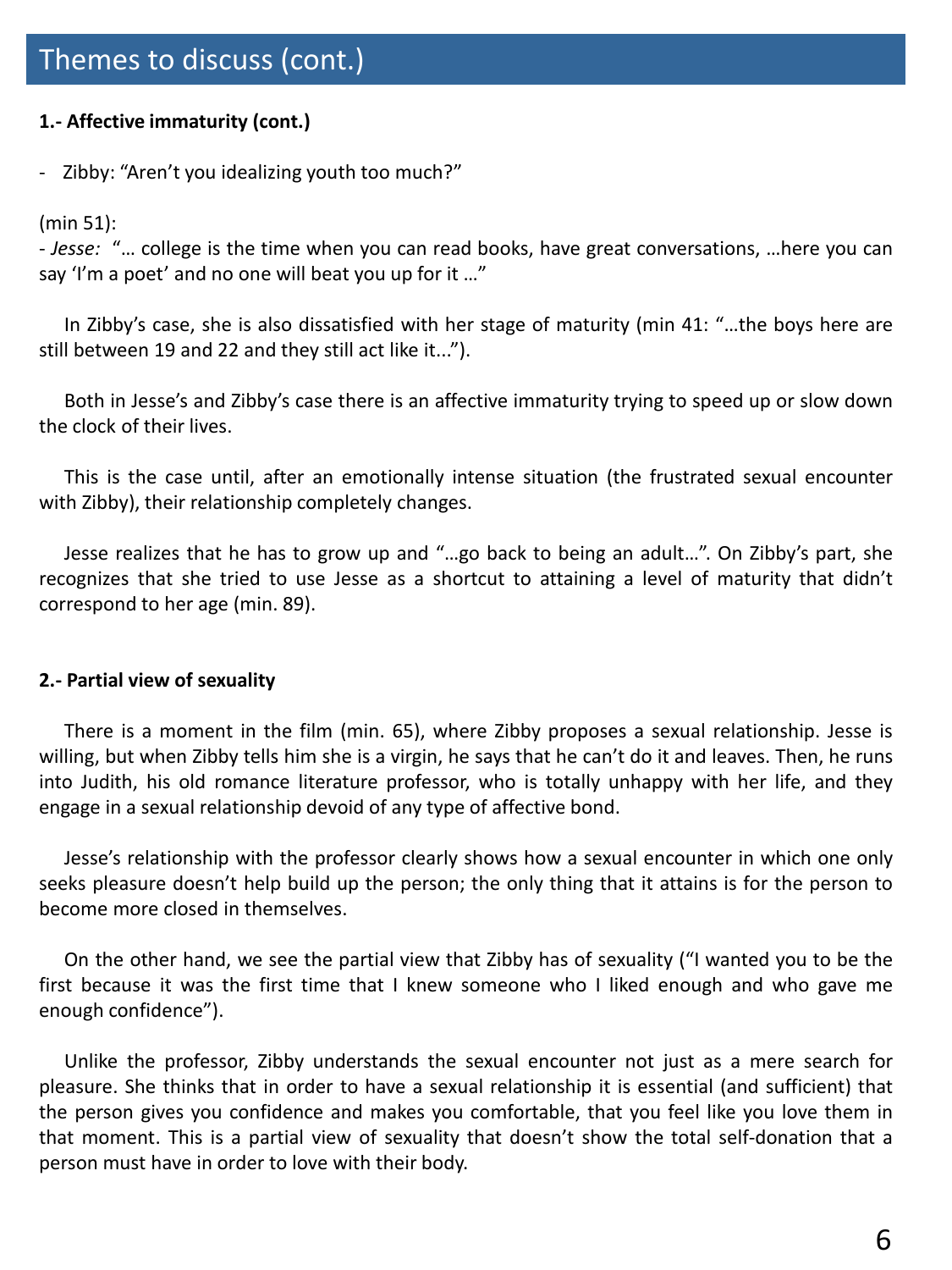### **2.- Partial view of sexuality (cont.)**

In the words of the movie's director: "… in many movies, romance is described like fantasy, as if all problems could be resolved by love. But a real relationship is not like this. Real life teaches you that you have to look through the eyes of the person you love. This doesn't spare you the pain, but it gives you a clearer point of view that you can learn from. A good relationship is difficult, but very enriching. And this seems more real to me than any kind of fantasy ….".

This vision that Josh Radnor describes is positive but incomplete. He shows how sexuality is not just genitality, having the search for pleasure as its final end, but he doesn't complete the vision of sexuality as a capacity to express the love that God has inscribed in the human person.

Jesse doesn't engage in a sexual relationship with Zibby because she is young and a virgin (min. 66: "…sex is really complicated. I didn't understand it either when I was young …"), but he does with the librarian (min. 90: "...you are so beautiful and fascinating...and the right age...").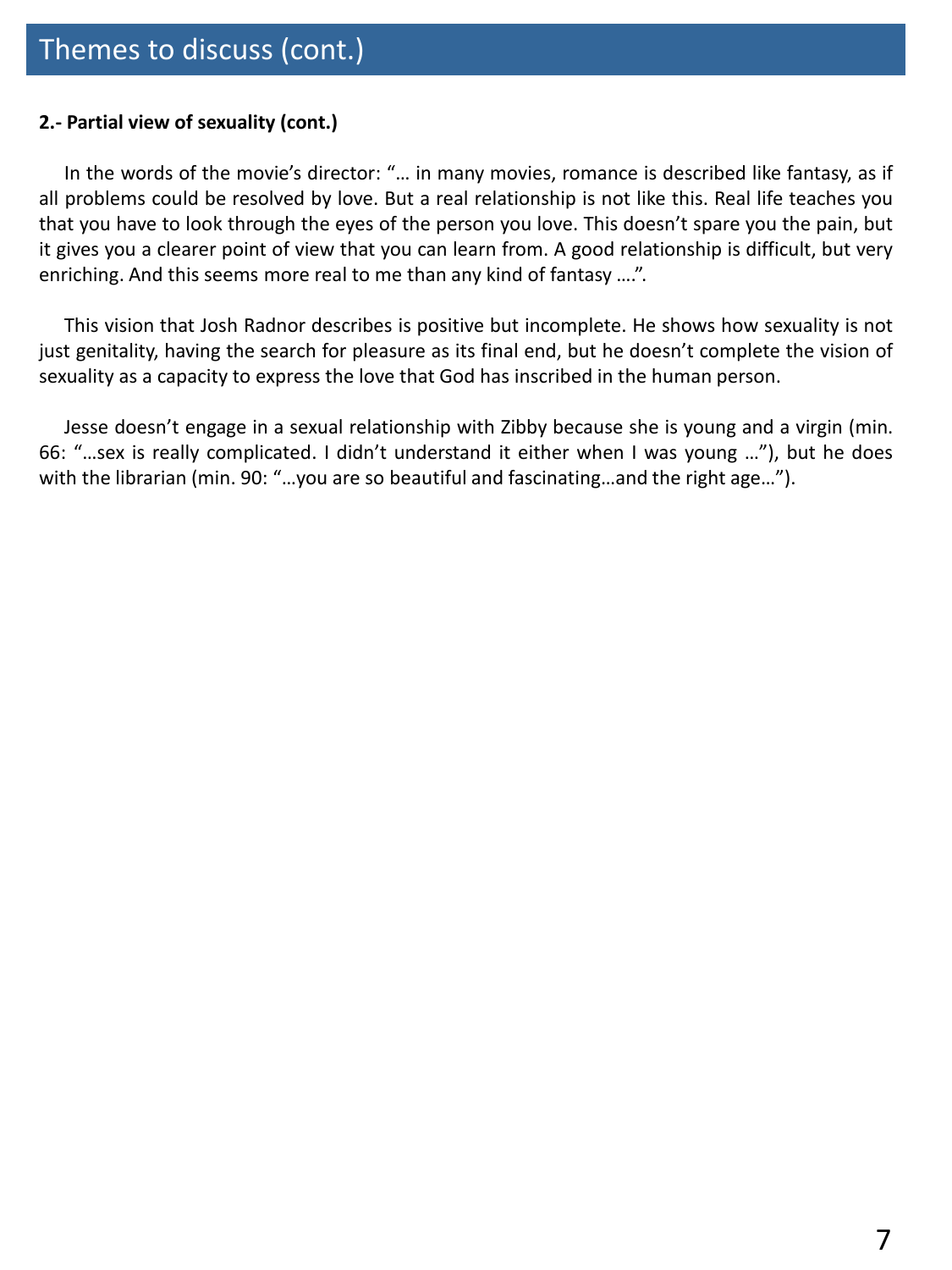| ECIAL EDITION<br><b>MURRAY</b><br>多                                                                                      | <b>Groundhog Day</b> |                                                                                                    |                 |          |  |
|--------------------------------------------------------------------------------------------------------------------------|----------------------|----------------------------------------------------------------------------------------------------|-----------------|----------|--|
|                                                                                                                          | Year                 | 1993                                                                                               | <b>Duration</b> | 101 min. |  |
|                                                                                                                          | <b>Director</b>      | <b>Harold Ramis</b><br><b>Bill Murray, Andie</b><br><b>MacDowell, Chris Elliott</b><br>3.- FREEDOM |                 |          |  |
|                                                                                                                          | <b>Actors</b>        |                                                                                                    |                 |          |  |
|                                                                                                                          | <b>Unit</b>          |                                                                                                    |                 |          |  |
|                                                                                                                          | <b>Genre</b>         | Comedy                                                                                             |                 |          |  |
| <sup>9</sup> ) conantic conedy fantasy<br>that is Bill Murray's best<br>screen performance."<br>Gen Shahr, ABC 794q Show | <b>Content</b>       | AC-2, R-3, T-1, L-4, S-0, V-0                                                                      |                 |          |  |

Phil (*Bill Murray*) is the weather man at a local TV station, with a presumptuous, egocentric and very sarcastic personality. On February 2<sup>nd</sup> he travels to a small town in the US, along with the producer Rita (*Andie MacDowell*) and a camera, where Groundhog Day is celebrated: the awakening of a hibernating groundhog signals either the end of winter or its continuation for six more weeks.

After the broadcast, a storm forces them to remain in the town. The next morning Phil realizes that it is still February 2<sup>nd</sup> and that everything that happened the day before begins happening again. Time never passed.

He alone is aware of this strange phenomenon which condemns him to relive the same day forever.

# Themes to discuss

### **1.- True freedom makes me truly free**

The main character goes through different stages on how to live his 'perpetual' day.

He initially feels surprised and skeptical, and in denial of what is happening. After a few 'repeated' days, he realizes that if there will never be a tomorrow then he can do whatever he wants without any consequences (min. 32).

In this part of the movie, Phil uses his freedom, his capacity to have mastery over his actions, in order to let himself be led by his appetites and take full advantage of the situations in which he finds himself. It leads him to eat and drink without limits, hook up with girls, steal, give free rein to his most secret appetites…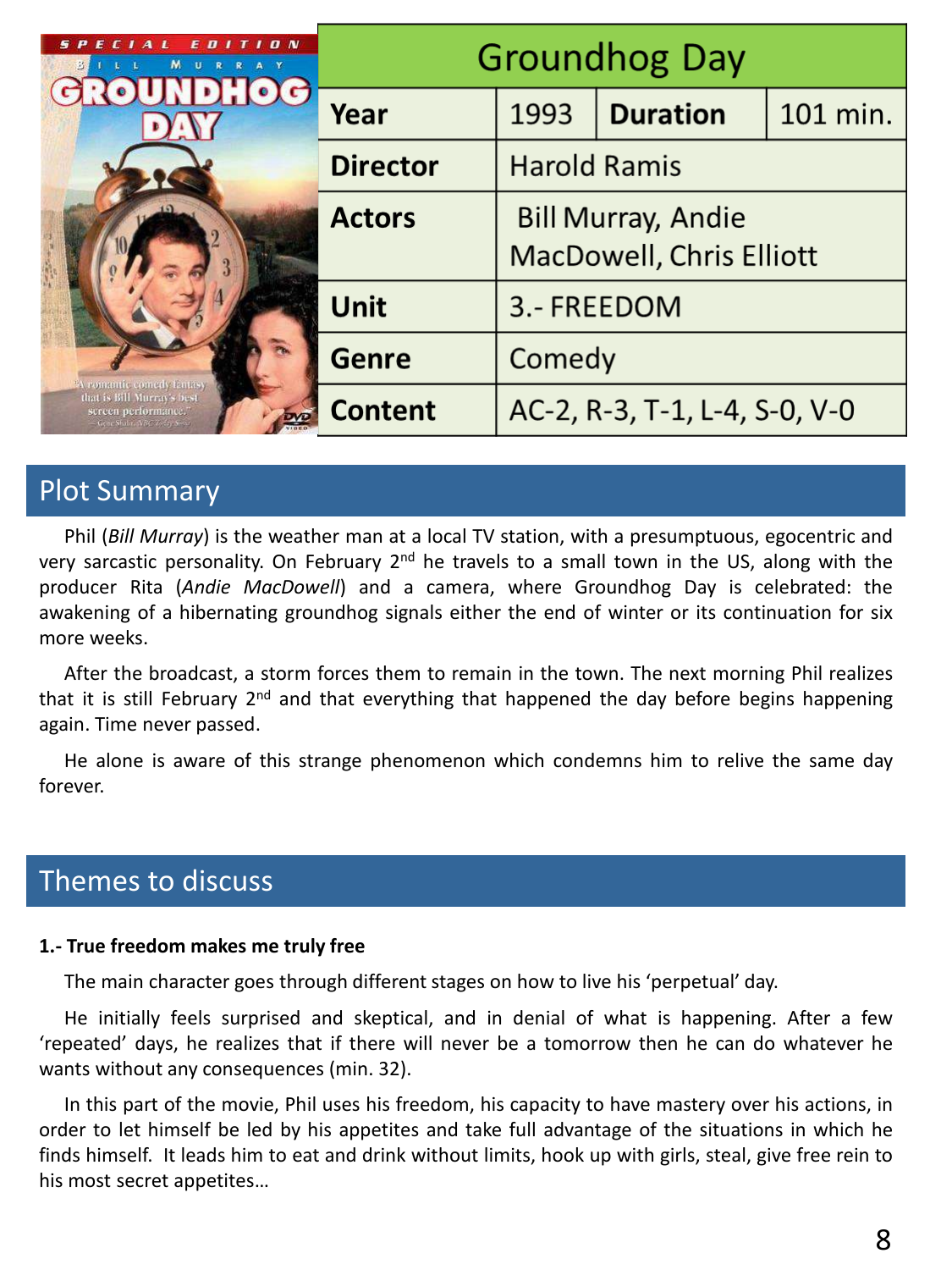### **1.- True freedom makes me truly free (cont.)**

Initially, this poor use of his freedom gives him a certain satisfaction, but he quickly realizes that it does not fulfill him.

In the next phase, he tries to win the affections of Rita, changing his personality in an artificial way (through many daily attempts) in order to seem like the prince charming that Rita desires. For Phil, the conquest of Rita translates into a way to have intimate relations at the end of the day.

His selfishness and desire to attain 'his' goal prevent him from succeeding, because Rita realizes that it is all a trick, that none of it is real.

(min 55):

- *Rita*: "You love me? But you don't even know me.....This is love for you?"

In despair because nothing that he does through the (poor) use of his freedom fills him, he tried to commit suicide in a thousand different ways, unable to get out of this endless Groundhog Day.

Only when he begins to worry about other people and about their suffering (saving the life of the beggar, repeatedly saving the child who falls without receiving any thanks, etc.), doing his job well, discovering the beauty of things (playing the piano), does he begin to taste true happiness.

All this is a clear example of how the use of freedom, understood as the capacity to do one thing or another according to my 'appetites', doesn't lead to the happiness that we are all called to attain.

The only way of getting out of oneself, of getting out of Phil's never-ending day, is giving oneself to others, emptying oneself without expecting anything in return. This is the moment when, using his freedom, he really begins to be free, and the day after Groundhog Day dawns.

(min 37):

- *Rita*: "….The unhappy man focused on himself will lose his humanity …"

### **2.- The value of daily life**

In this movie, we observe the possibilities of what can happen in a day based on whether we are dedicated to ourselves or to others. Through the character of Phil we can analyze the reasons why it is worth it to live every day giving ourselves to others, and evaluate the value of the events of my daily life.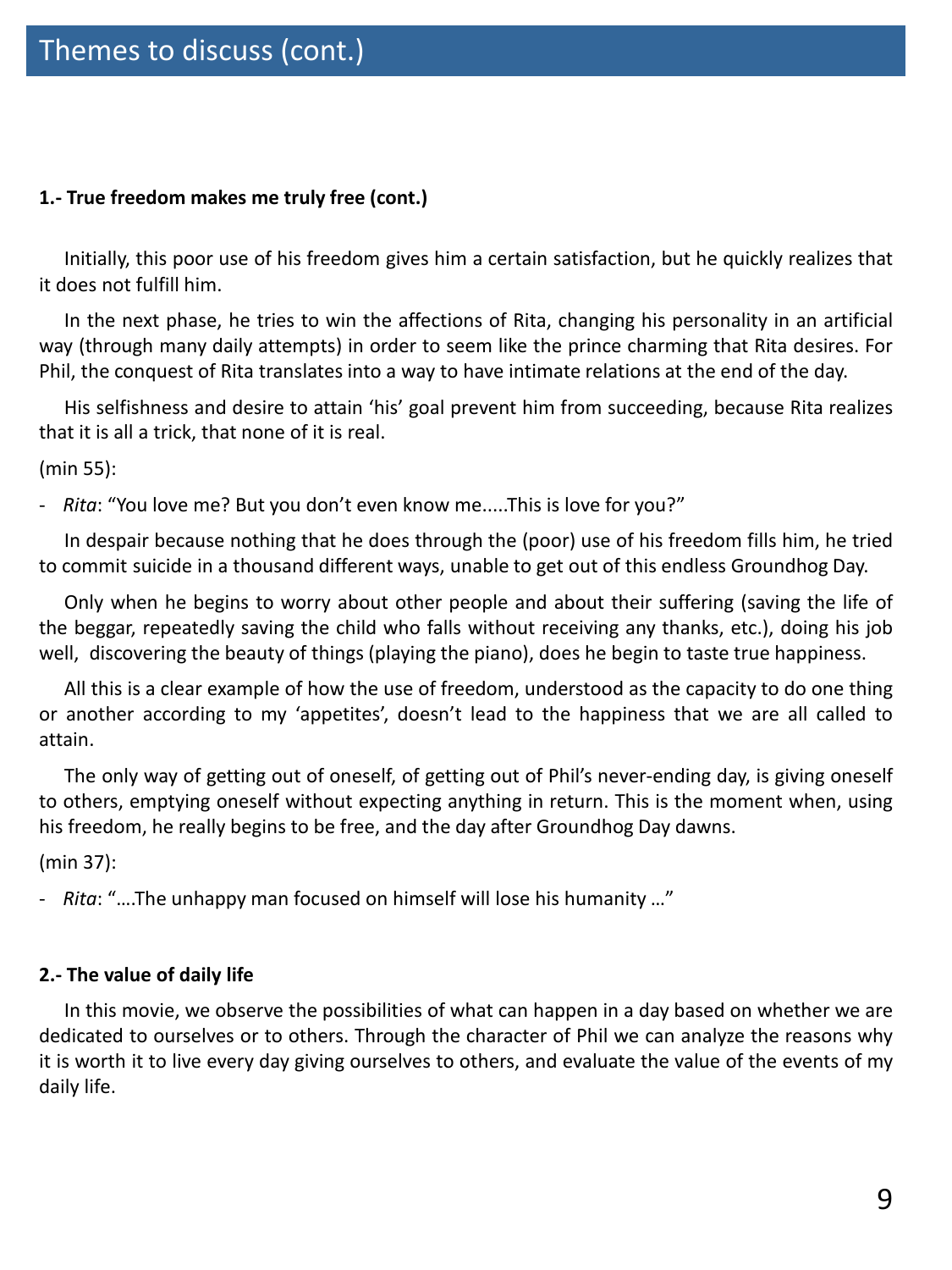### **2.- The value of daily life (cont.)**

We can see how Phil describes day-to-day life when he is with the two drunk men (min 30):

- *Phil: "*What would you guys do if you were trapped in a place, if every day were the same and nothing that you did mattered?"

- *Drunk man:* "That's my life in a nutshell".

Or we can see how each of the people that Phil helped on that day show him their gratitude in the dance at the end of the movie.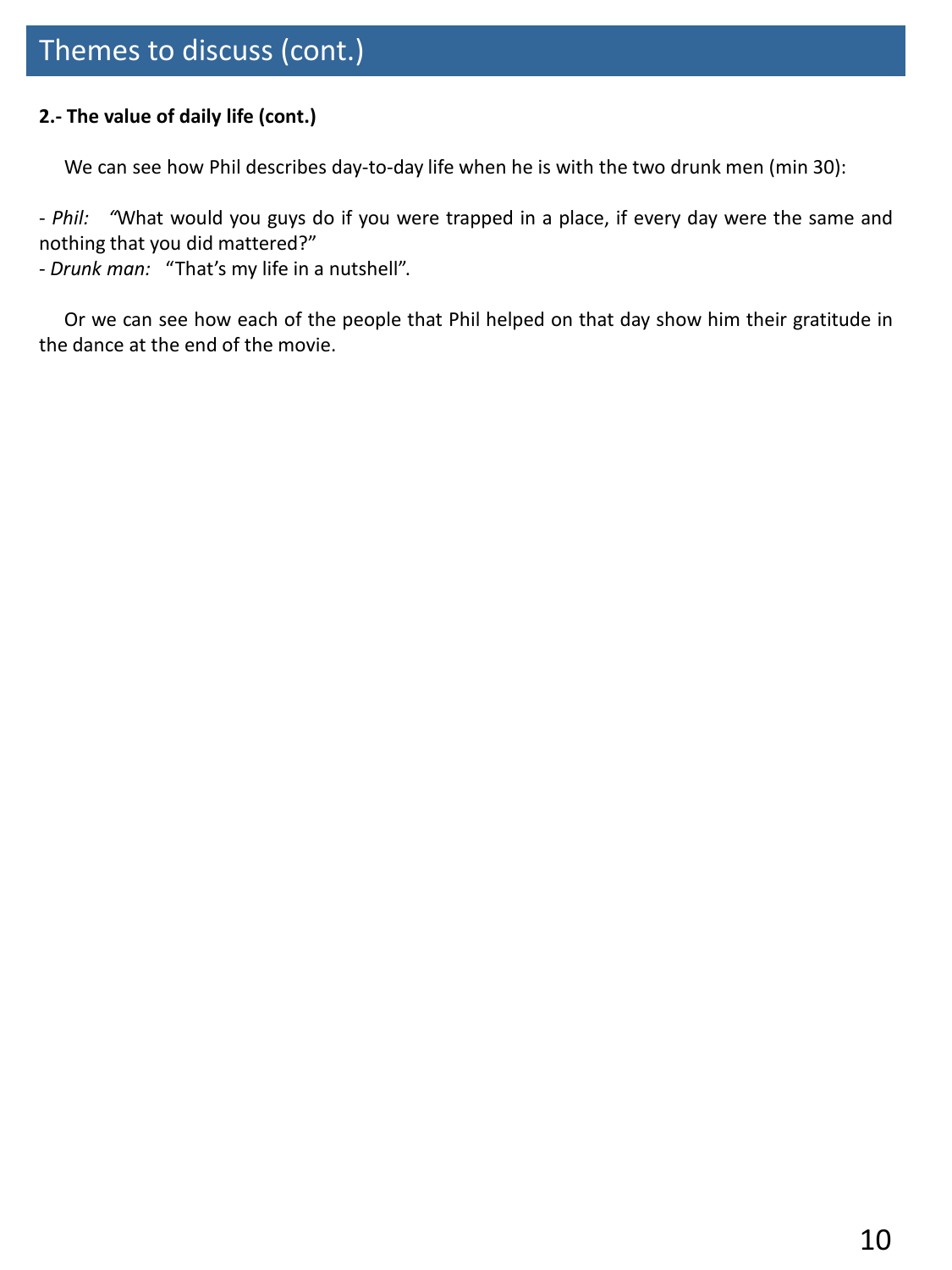|                                     | In a Better World |                                                                                                                                                                                    |                 |          |  |
|-------------------------------------|-------------------|------------------------------------------------------------------------------------------------------------------------------------------------------------------------------------|-----------------|----------|--|
|                                     | Year              | 2010                                                                                                                                                                               | <b>Duration</b> | 119 min. |  |
|                                     | <b>Director</b>   | <b>Susanne Bier</b><br><b>Mikael Perbrandt, Ulrich</b><br>Thomsen, Markus Rygaard,<br>William Jøhnk Nielsen<br>3.- FREEDOM; 5.- MORALITY<br>Drama<br>AC-0, R-3, T-2, L-0, S-1, V-2 |                 |          |  |
| <b>LEECHTHOMSEN</b><br><b>JEDYR</b> | <b>Actors</b>     |                                                                                                                                                                                    |                 |          |  |
|                                     | <b>Unit</b>       |                                                                                                                                                                                    |                 |          |  |
|                                     | <b>Genre</b>      |                                                                                                                                                                                    |                 |          |  |
|                                     | <b>Content</b>    |                                                                                                                                                                                    |                 |          |  |

"*In a Better World*" centers around two children and their respective families.

- Claus (*Ulrich Thomsen*), a widower, and Christian *(William Jøhnk Nielsen*). A broken family that recently arrived from London after losing their mother to a very painful form of cancer. Christian hasn't gotten over the loss.
- Anton (*Mikel Persbrandt*), Marianne (*Trine Dyrholm*) and their two sons: Elias (*Markus Rygaard*), 10 years old, and another younger boy. They are separated and considering the possibility of divorce.

Elias is picked on by his classmates at school, until he receives some unexpected help from Christian, who threatens the class's head bully with a knife to get him to leave Elias alone.

A little while later, Elias's father, Anton, a committed doctor who practices in Third World countries, comes to visit and is attacked by an lunatic in front of the boys. He opts to ignore him and not to fight back. Elias, and to a greater extent Christian, don't understand the doctor's position, and a great tragedy is unleashed.

# Themes to discuss

#### **1.- Responding to violence: revenge or forgiveness**

"*In a Better World*" shows us two broken families: one from cancer, and the other from divorce, who are both crying out for a second chance. We see one boy who is angry with life and willing to avenge injustices, and another who is more inclined to bottle up the blows that he receives. We also see a father willing to be brave without behaving like an idiot who resorts to force, and a society that must learn to forgive in order to believe in a better world.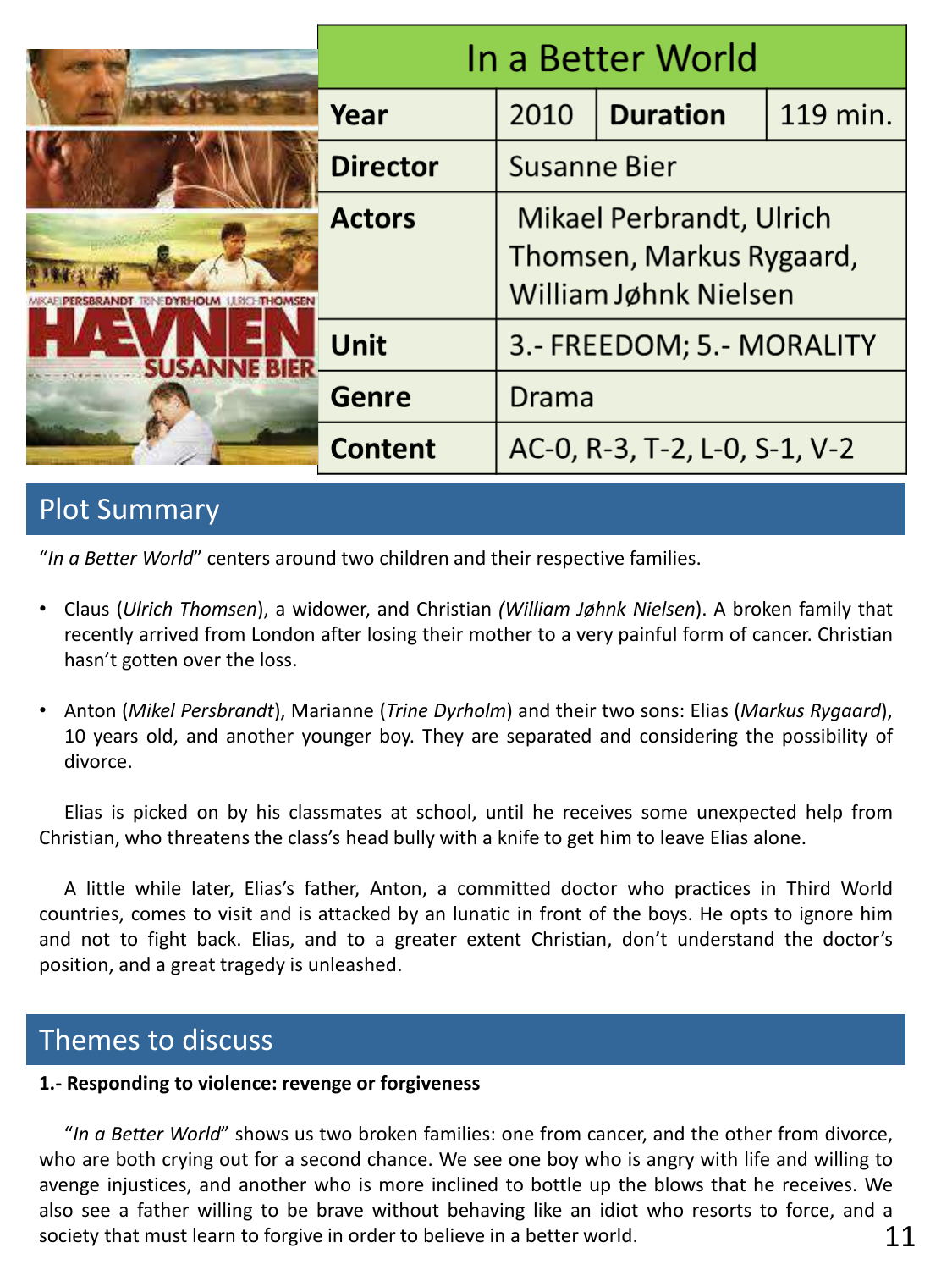#### **1.- Responding to violence: revenge or forgiveness (cont.)**

Susanne Bier offers a profound reflection on man's response to violence and on the dichotomy that exists between good judgment and chaos. She doesn't scrimp on difficult emotional scenes, especially when it comes to an African leader who systematically uses a knife to cut open the wombs of pregnant mothers...

In any case, it is understood that her characters are tempted by the possibility of revenge; rationality, the more civilized route, is more difficult to put into practice and comes with its problems as well, since sometimes it means that the aggressor can continue to pursue his activities...

Bier takes out a magnifying glass and observes the phenomenon of revenge: in front of evil inflicted for no good reason the law of "an eye for an eye" seems to be justified. Before this type of Logic, Anton, the father of Elias, embodies a secular version of "offering the other cheek". He is not a mere pacifist; rather, he is sure that violence neither changes, nor improves or builds anything. And this attitude is judged as cowardly by the two boys. What is interesting is that, in the past, Anton also caused his wife immense, unjustified pain, and he is only hoping for forgiveness.

This establishes the film's dramatic tension between rightful revenge and the ever-unpredictable gratuity of forgiveness. The proposal is positive, though precarious, and leaves the bittersweet sensation that this human forgiveness is a short path. Despite its hopeful ending, the audience can take home the dull roar of a tsunami of evil. The thing is that forgiveness is something of a different world.

This film offers no response to the moral dilemmas that it lays out; rather, it seems to have wanted to leave the door open for reflection. Bier offers a very atrocious vision of the world, and like all her work, this is a tear-jerker. The director brings a certain optimism, betting on man's capacity for redemption against all odds.

#### **2.- Two worlds**

Just like in AFTER THE WEDDING (2006), which was nominated for an Oscar for best foreign film, Susanne Bier likes to juxtapose the realities of two worlds that are light-years apart: that of opulent Western society and the impoverished Third World in the form of a refugee camp (in the 2006 film it was an orphanage in India). She does this in order to demonstrate that both worlds are not quite so separate when it comes to the violence that flourishes in them both.

#### **3.- The destruction of the family**

In the part of the film that shows the opulent Western world, there are family conflicts and a lack of family stability which end up pushing innocent children to join in a cycle of violence that reaches dangerous and surprising levels. One of the worst consequences is the hindrance of communication between father and son.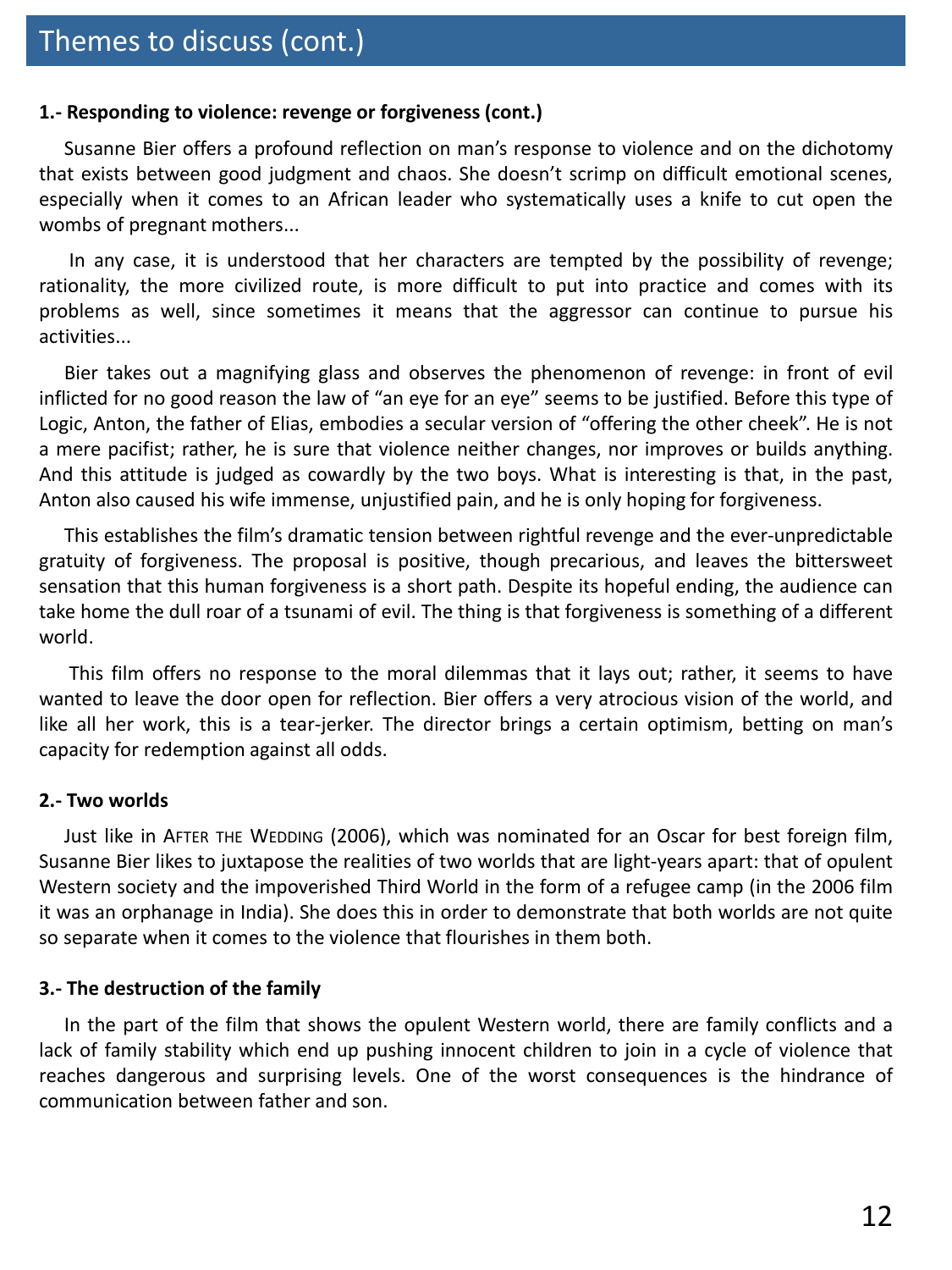|  | <b>Dead Man Walking</b> |                               |                                                                                                                                  |          |  |
|--|-------------------------|-------------------------------|----------------------------------------------------------------------------------------------------------------------------------|----------|--|
|  | Year                    | 1995                          | <b>Duration</b>                                                                                                                  | 122 min. |  |
|  | <b>Director</b>         | <b>Tim Robins</b>             |                                                                                                                                  |          |  |
|  | <b>Actors</b>           |                               | Sean Penn, Susan Sarandon,<br>Robert Prosky, Raymond J.<br>Barry, R. Lee Ermey,<br>Celia Weston, Peter<br>Sarsgaard, Jack Black. |          |  |
|  | Unit                    | 4.- SIN; 5.- MORALITY         |                                                                                                                                  |          |  |
|  | <b>Genre</b>            | Drama                         |                                                                                                                                  |          |  |
|  | <b>Content</b>          | AC-1, R-4, T-3, L-0, S-1, V-2 |                                                                                                                                  |          |  |

This film is a liberal adaptation of the autobiography of Helen Prejean (*S. Sarandon*), a Catholic nun from the Congregation of the Sisters of St. Joseph of Medaille, who in 1982 became the spiritual director of a man on death row (*S. Penn*) for the rape and murder of a dating couple. It describes, above all, the nun's fight to save the life and soul of the prisoner, and to eradicate the hate that dominated the family members of the victims. The nun focuses her efforts on trying to discover every aspect on the people that she deals with, moved by a love stronger than the evil at hand.

The tone of this film is strong, especially when it comes to the fragmented recollection of the murders; but Robbins hardly ever gives way to gore. This allows for an integral, balanced critique of the death penalty, through which we are confronted with some of the greatest questions of the man of today and of every age: the value of prayer and sacrifice, the reality of sin, the need for repentance and forgiveness…

# Themes to discuss

### **1. Living in a disordered way ultimately hurts and destroys us**

In the movie, Matthew (*Sean Penn*) has led a hard life in a difficult environment. True as that may be, it seems that he always tried to avoid the issue and justify whatever he did. This becomes clear from the very first meeting between him and Sister Prejean (min. 8). It seems like he takes no responsibility for his actions, and he defends his innocence. He is the victim: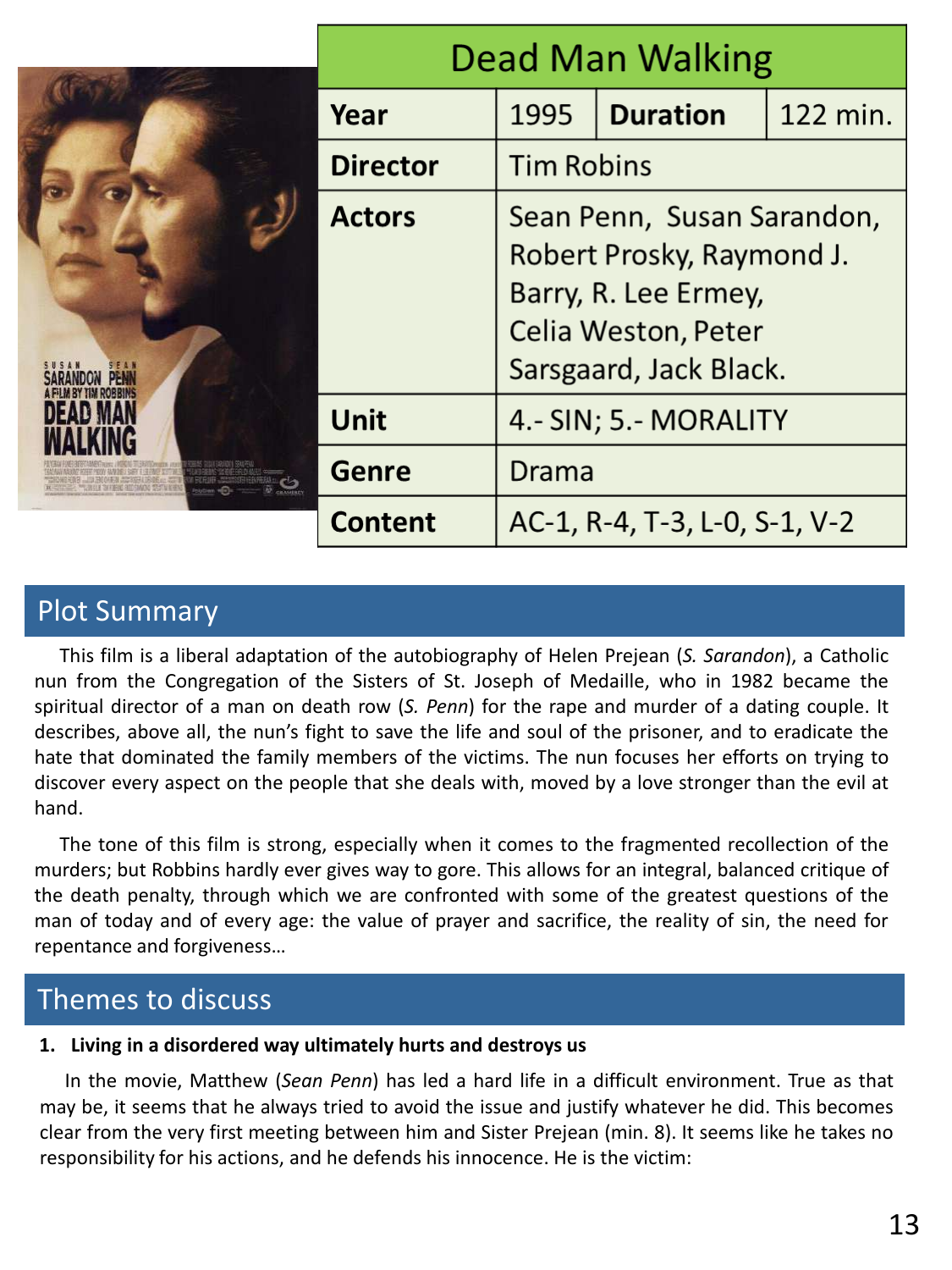# Themes to discuss (cont.)

- Matthew: "When I got your letter, I seen Helen on it. I thought it was my ex old lady. Almost *ripped it up. She turned me in. She called the cops. Orphaned our kid…" […]*
- **Helen***: "You were brought up poor?"*
- Matthew: "Ain't nobody with money on death row. [ ...] I didn't kill nobody, Carl went crazy on me. He went nuts on me. I was scared, but did what he said, held that boy back. He killed them. […] *I didn't kill nobody. I swear to God I didn't."*

The hardness of Matthew's heart and the consequences of his mistakes and crimes (of sin) directly hurt the victims and their families, in addition to Matthew and his own family.

### **2. It is possible to re-order our lives and discover their profound meaning**

Matthew has a despairing attitude. His vision of life and sexuality is conditioned by his experiences. There is a darkness in his vision that prevents him from seeing people first. Sister Helen begins a path of conversion with him that is developed at each one of their meetings. In their meeting at min. 25 they first begin to clash:

- **Helen***: I'm not here for your amusement. Show some respect.*
- **Matthew***: Why? Because you're a nun and wear a little cross?*
- **Helen***: Because I'm a person. Every person deserves respect.*

The first thing that Helen tries to do is get to know him, but to do that she also has to let him get to know her:

- **Matthew***: Why's you a nun?*
- **Helen***: I was drawn to it, I guess. That's a hard question to answer…*
- Matthew: Don't you miss having a man? Don't you want to get married, fall in love, have sex?
- **Helen***: I have close friends. I have never experienced sexual intimacy, but there's other ways of being close. You sharing your dreams, your thoughts, your feelings. That's being intimate too.*

The whole process culminates in Matthew's true confession (min. 90):

- **Matthew***: Last night I kneeled and prayed for them kids. I never done that before.*
- Helen: There are spaces of sorrow only God can touch. You did a terrible thing, Matt, a terrible *thing. But you have a dignity now. Nobody can take that from you. You are a son of God, Matthew Poncelet.*

### **3. Finding the way again with a good teacher**

Without a doubt Sister Helen turns into a support for Matthew, but she tries to get him to be sincere and recognize his errors. Moreover, she feels incapable of confronting everything involved in this case alone, so she doesn't hesitate to turn to, and to offer to Matthew the mediation of the only person who can be a true teacher: Christ.

On various occasions she cites passages from the Bible, which Matthew usually interprets incorrectly.

- **Helen**: *His love changed things.*
- **Matthew***: Kind of like me, huh?*
- 14 • Helen: No, Matt. Not at all like you. Jesus changed the world with his love. You watched as two *kids were murdered.*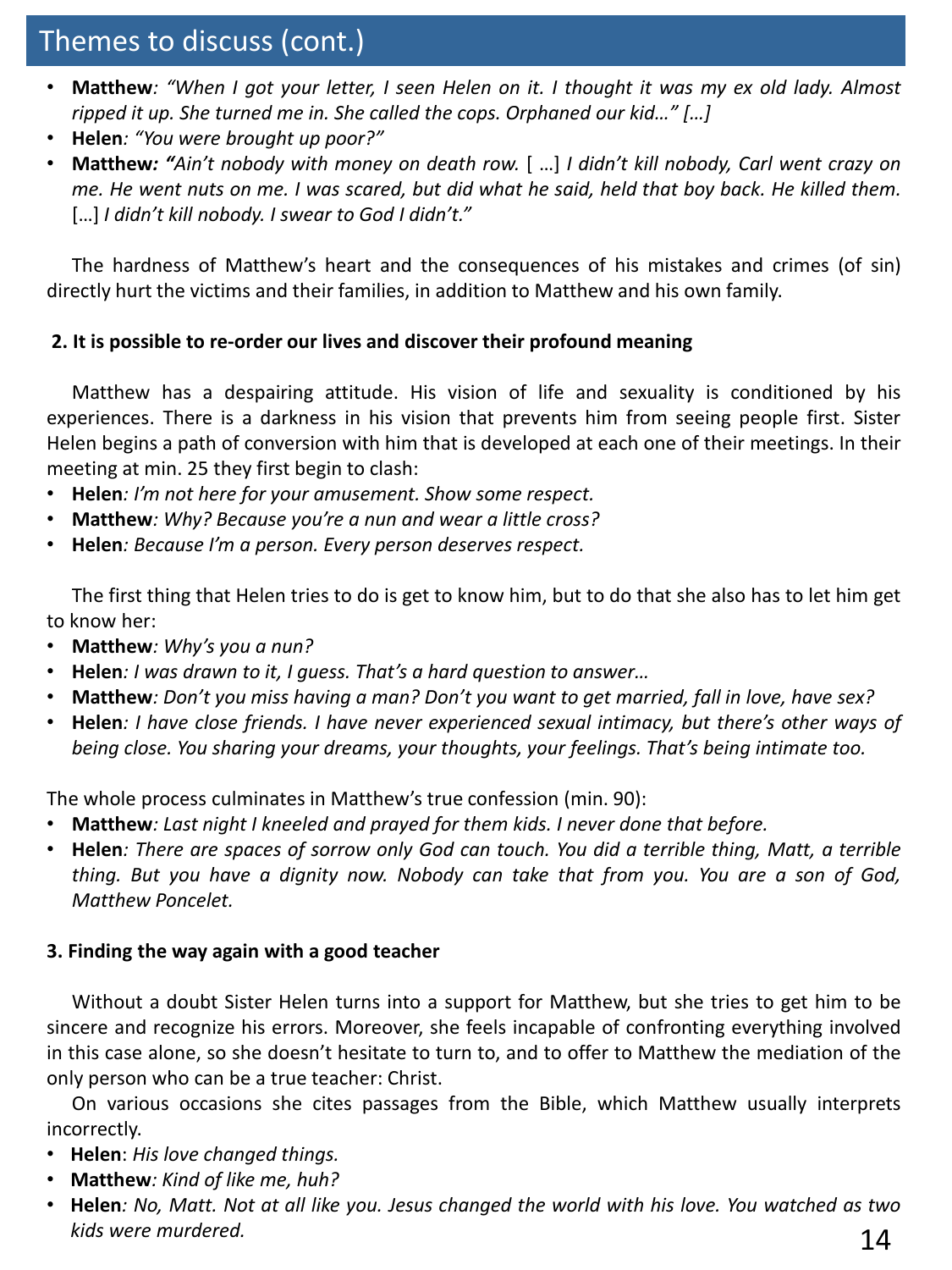#### **3. Finding the way again with a good teacher (cont.)**

In the execution scene there are heart-wrenching parallels with the Passion of Christ that allow Tim Robbins to rediscover the authentic root of the dignity of man (his condition as a son of God) and even the greatness of the religious vocation. During one of their meetings, the nun tells the prisoner: "*If I had a family chances are I'd be with them now instead of visiting with you*". And in another moment, given the question of why she became a nun, Sister Prejean responds: "*I had a* loving family, a lot of support. I guess I felt obliged to give some of it back". Perhaps this is the secret of the captivating moral energy that seeps out from the film: the redeeming power of love for others.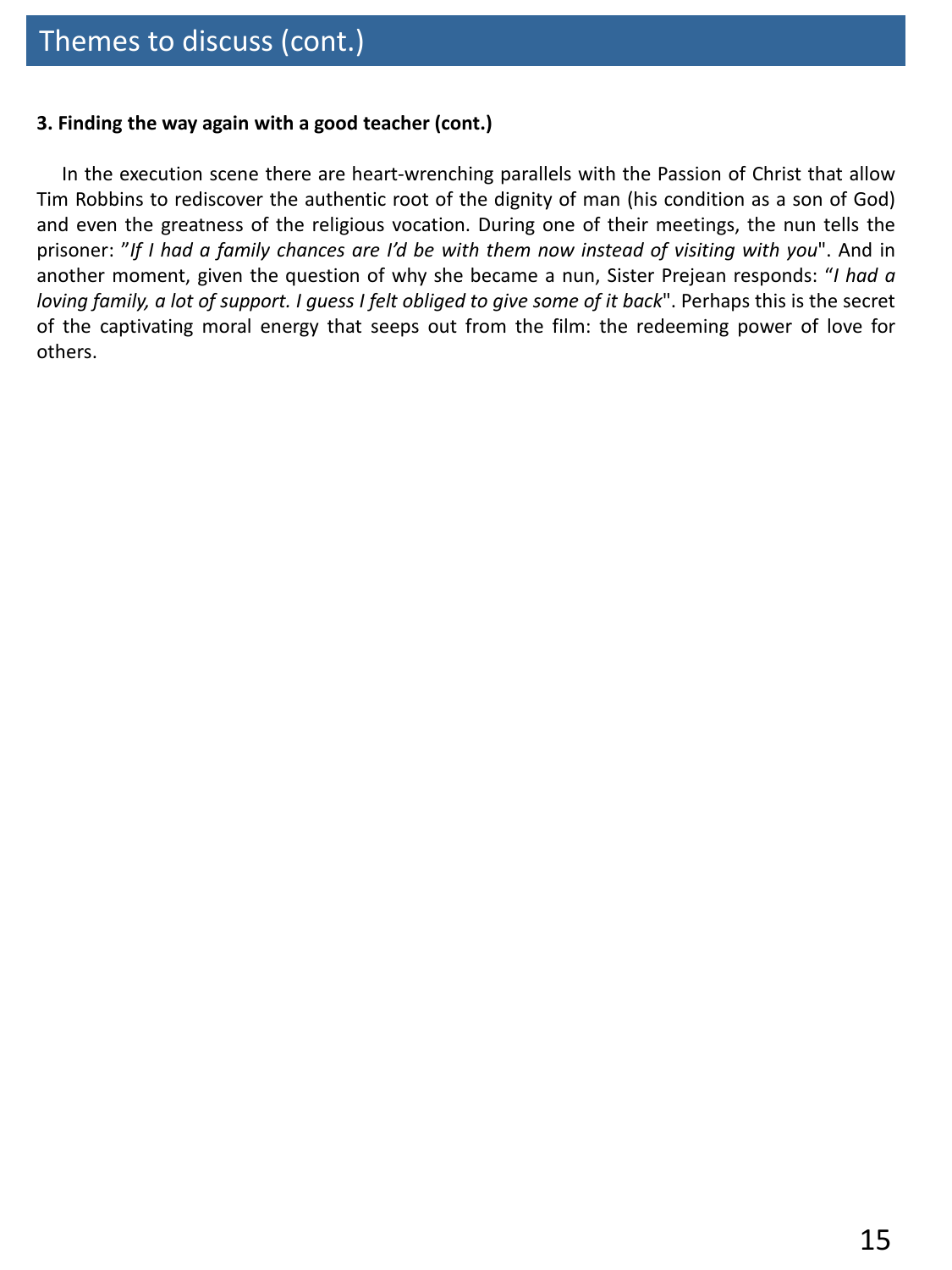|                                                                                  | <b>Amazing Grace</b> |                                                                                                                                                 |                           |  |  |  |
|----------------------------------------------------------------------------------|----------------------|-------------------------------------------------------------------------------------------------------------------------------------------------|---------------------------|--|--|--|
| ROMOLA CARAN RUFUS YOUSSOU MICHAEL<br>GARAI HINDS SEWELL N'DOUR HINGAMBON<br>SC. | Year                 | 2006                                                                                                                                            | 117 min.                  |  |  |  |
|                                                                                  | <b>Director</b>      |                                                                                                                                                 | <b>Michael Apted</b>      |  |  |  |
| "A Must-See." - o Magazine                                                       | <b>Actors</b>        | Ioan Gruffudd, Romola Garai,<br>Benedict Cumberbatch,<br><b>Albert Finney, Michael</b><br>Gambon, Ciarán Hinds, Rufus<br>Sewell, Youssou N'Dour |                           |  |  |  |
|                                                                                  | <b>Unit</b>          |                                                                                                                                                 | 3.- FREEDOM; 5.- MORALITY |  |  |  |
|                                                                                  | <b>Genre</b>         | Historical drama<br>AC-0, R-4, T-2, L-0, S-0, V-0                                                                                               |                           |  |  |  |
|                                                                                  | <b>Contenidos</b>    |                                                                                                                                                 |                           |  |  |  |

A quality historical film, made in the finest English tradition. It narrates the titanic battle led by William Wilberforce (1759-1833) in British Parliament for more than 15 years in order to attain the abolition of slavery. The film combines narratives from two time periods: the contemporary moment, which shows a tired Wilberforce, unable to reach his objectives in spite of support received; and the past, in which we see his first, juvenile contact with Parliament, when he and his friend William Pitt dream about changing things on so many levels, including slave trafficking. John Newton serves as his inspiration; he is a repentant slave trader who now leads a religious life, and who composed as a hymn of thanksgiving the famous "Amazing Grace," which provides the film with its title and says the beautiful and evangelical words, "I once was blind but now I see".

# Themes to discuss

### **1. What does the world offer me? Cultivating a critical sense**

The film opens with some credits that contextualize the action: at the end of the XVIII Century, more than 11 million Africans (men, women and children) were sent to the Western Indies and the American colonies as slaves. Slavery was the basis of the economy of Great Britain and was sociality accepted by the majority of people. From among the few who opposed it, still fewer dared to raise their voices. William Wilberforce was one of those few.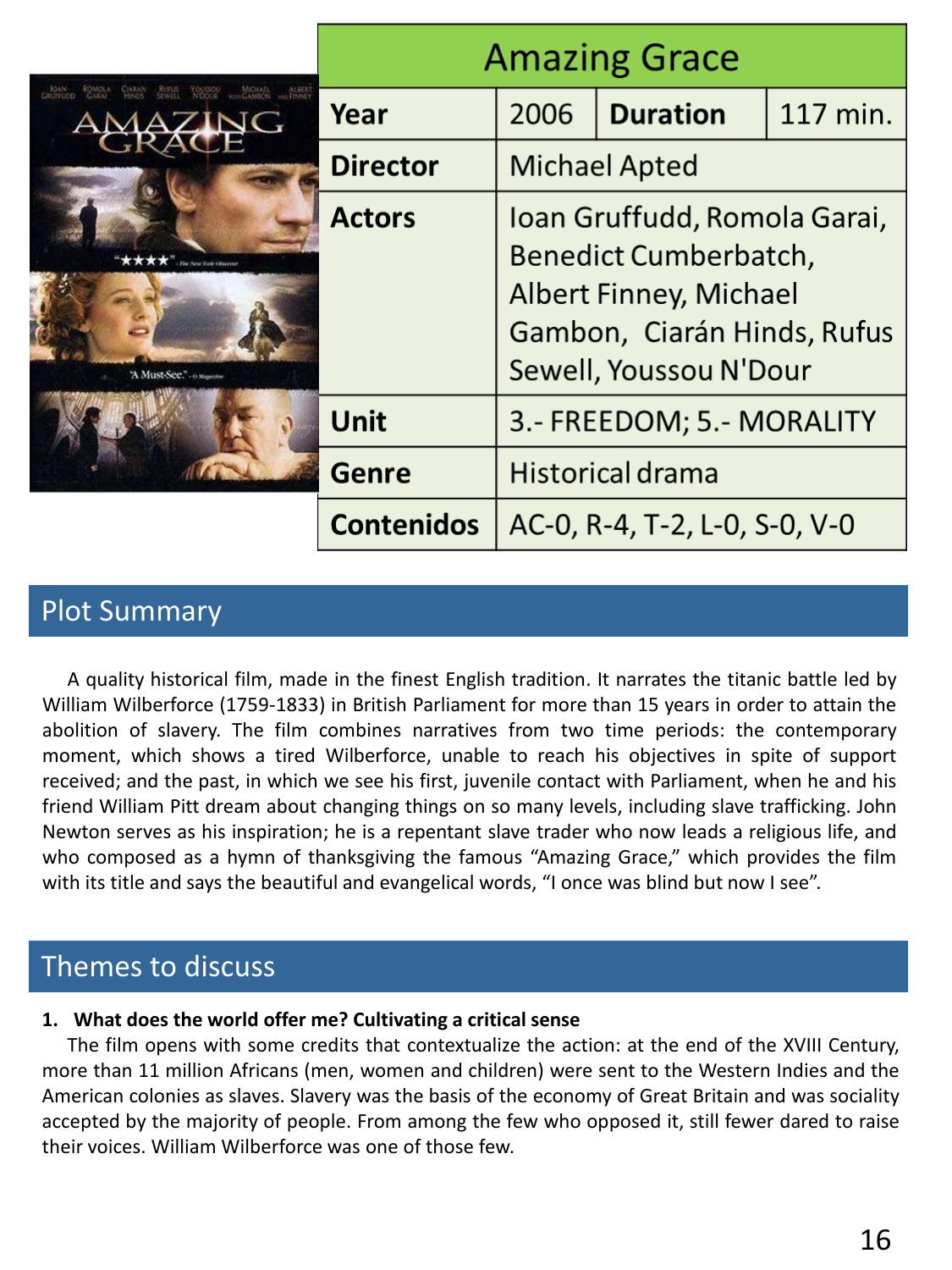### **1. What does the world offer me? Cultivating a critical sense (cont.)**

In William's speech in front of Parliament (min. 45) we see the magnitude of the challenge that he is facing. Almost everyone is against him, making fun of him and jeering at him.

**Parliament member:** "*Does my honorable friend seriously believe that if we were to abandon the trade the French would not immediately occupy our place in order to reap what we have sowed?*"

We also see that even though many are in favor of what William proposes, they are afraid to admit it (min. 48):

### *Sir William Dolben: "There are many more members of the House of Commons who think as you do, Wilberforce, but they are afraid to speak".*

There are even members of Parliament, like Lord Dundas, who are capable of demonstrating both opposition and support at the same time (min. 67). But freedom guided by truth cannot accept both extremes.

#### **2. The morality in my heart.**

The words of the song that give the film its title offer us the key to interpreting the plot. There is an "amazing grace" that compels William to continue moving forward. He was lost "but has been found", he was blind but now he sees. As he himself says, "*God has found me*". This perspective is what sustains his political activity, and what makes him continue to carry the burden when everything seemed to be lost.

As we already saw when we looked at freedom, freedom is what makes man a moral subject. Nonetheless, the moral "scent" of a society that is capable of eradicating violence is not created by laws and politics alone. In order to attain a more human society there is a need for strong ethical motivations that precede laws and politics. It is the task of laws and politics to reinforce this preexisting moral substratum. As C. S. Lewis wrote, if we all laugh at the one who says "this is just," the only one left is the one saying "I want…".

William is clear on the moral coordinates of his life (min. 49): *"Maybe we should start this journey from the first step. We are talking about the truth".*

### **3. The end doesn't justify the means**

Those who oppose William and support slavery have a lot of reasons to defend it. They are economic, commercial, political, social motives…and they are very strong, as we see in Lord Tarleton's speech at min. 59. He even insinuates that the victims are in favor of it: "*We have no proof that even the Africans themselves are against the trade".*

William doesn't get used to slavery. For him it is "*like arsenic, every new dose has twice the effect*". His critical sense brings him to want to influence society through politics, but before changing England, William says "first, I will change myself".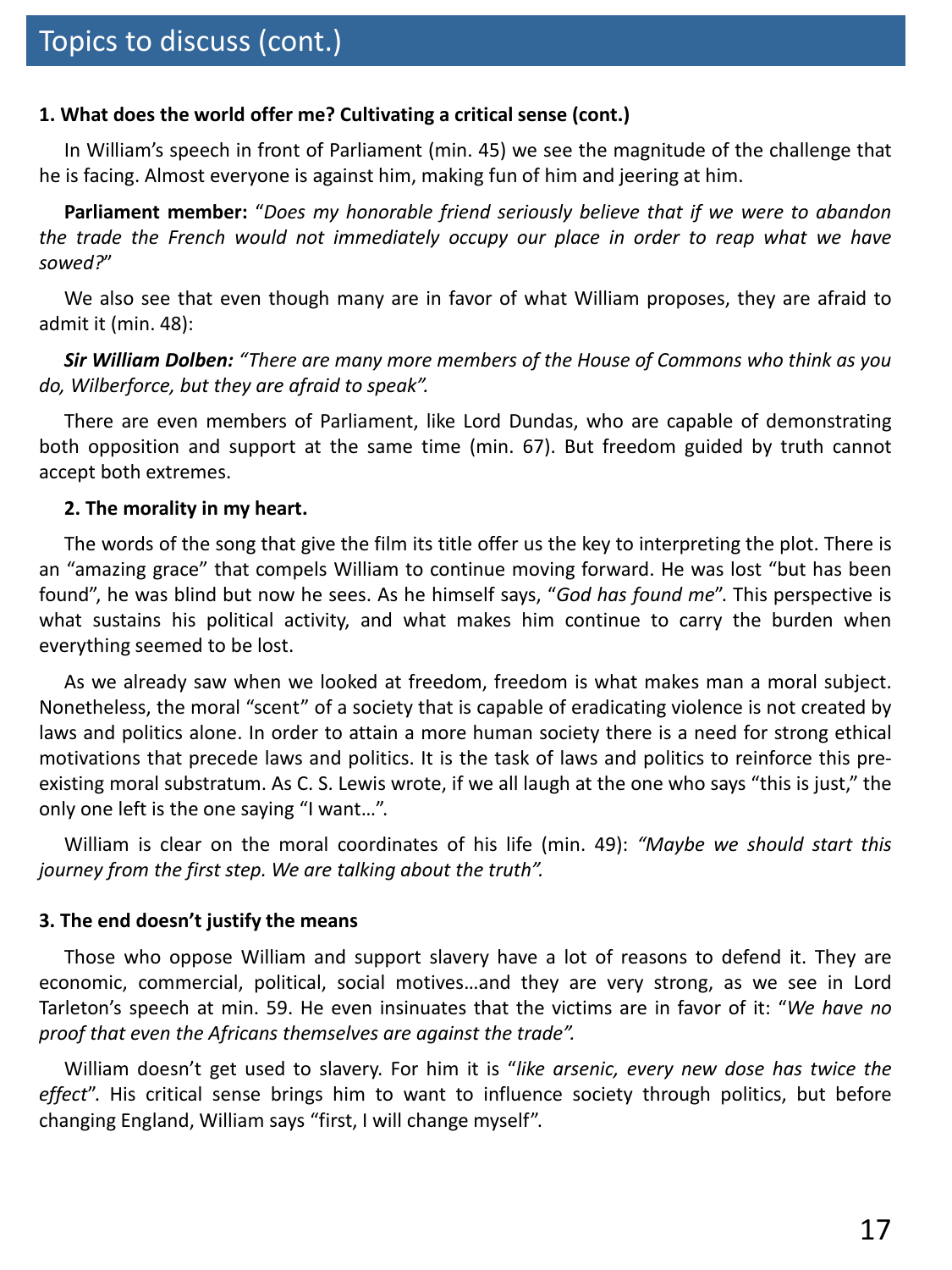### **3. The end doesn't justify the means (cont.)**

We know that the morally good act requires that the object, end and circumstances all be good. In slavery, the object itself is evil. It is an intrinsically evil action. William wants to change the world, to end slavery. But he knows that a just and good end require means that are equally good. For this reason, he opposes any violent form of change. At 68' he has a conversation with Thomas Clarkson, who suggests a less than peaceful way to achieve his political goals, following the example of the French Revolution:

**Willam Wilberforce***: You speak of a revolution as if it were something made.* **Thomas Clarkson***: They are just words.* **Willam Wilberforce***: Each day we change things a little bit. Education, factories…* **Thomas Clarkson***: We should fight for the perfect order!* **William Wilberforce***: I have sworn my loyalty to the king. […] Thomas, never mention the revolution in my presence again.*

### **4. Can I lose my dignity? My life?**

This film centers around one type of attack against human dignity: slavery. An interesting exercise would be to look for similarities with situations today. For example, are there similar situations of things that are socially accepted today that might be rejected in the future for being contrary to human dignity?

When a human being turns to violence to relate with the other, there is a clear deficit in their valuation of the human dignity of the subject who suffers it. Slavery is born from a false idea about the person.

The slave is not seen as a person. At min. 13 we see that a slave is offered as a type of payment for a bet in a card game. In this case, the one who truly loses his dignity is the one who commits the injustice, the Duke of Clarence, son of the king.

**Lord Charles Fox** reminds us at min. 104 who the truly dignified man is: "*When people speak of great men, they think of men like Napoleon. Violent men. They rarely think about a man of peace. But compare the reception that they receive upon returning home from their battles. Napoleon arrived surrounded by pomp and power. A man who had reached the peak of worldly ambition. But his dreams will always be filled with the oppressions of war. William Willberforce, however, will return together with his family, will rest his head on his pillow and will remember that the slave trade no longer exists*".

The duke himself applauds William when he finally gets the act of abolition of slavery approved ("*Nobility obliges*"). William was buried close by his friend Pitt in Westminster Abbey, an honor reserved for very few in the United Kingdom.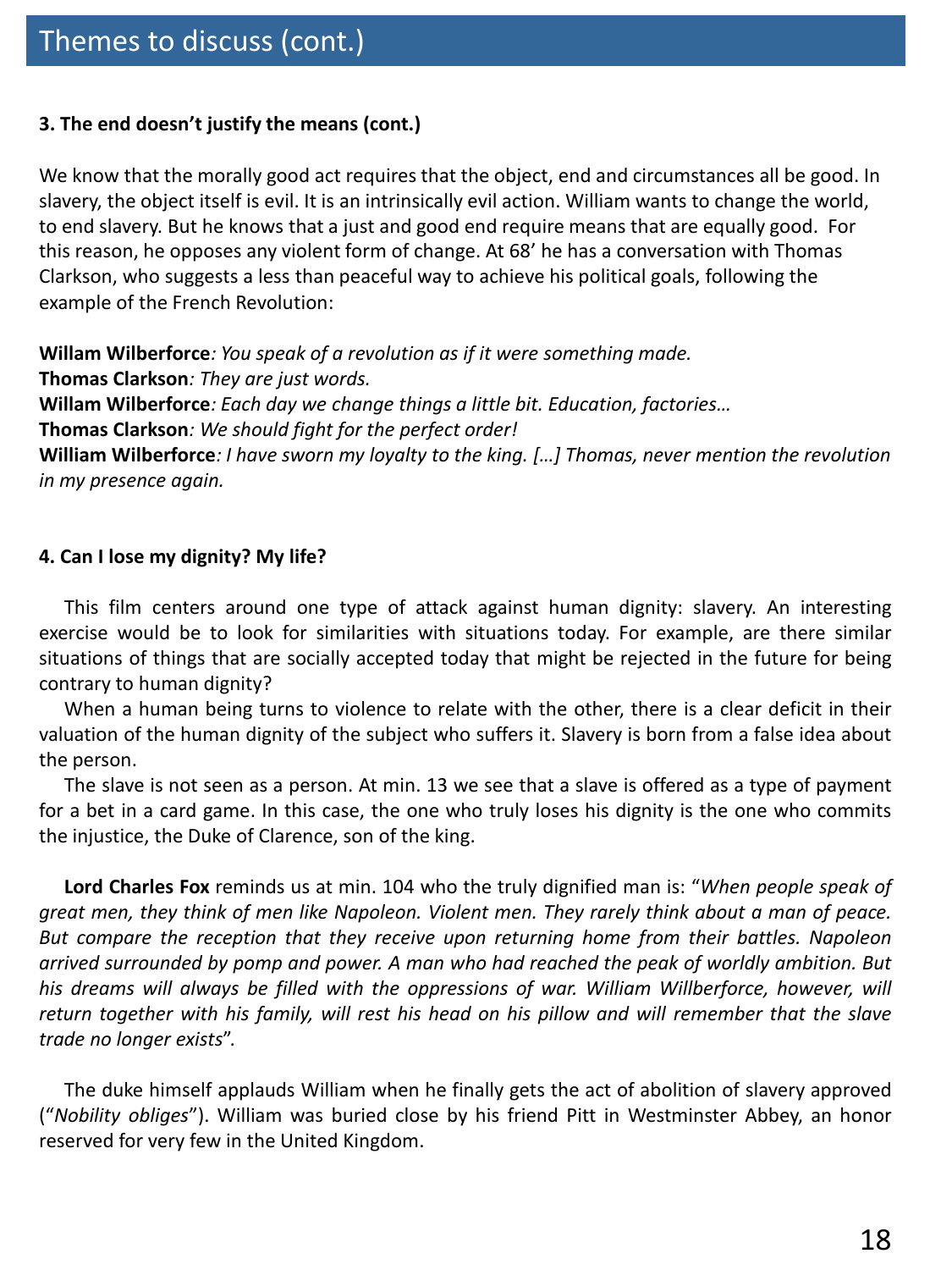| THE DIRECTOR OF 'THE NOTEROOK   | <b>My Sister's Keeper</b> |                                                                     |                 |          |
|---------------------------------|---------------------------|---------------------------------------------------------------------|-----------------|----------|
| cameron diaz<br>abigail breslin | Year                      | 2009                                                                | <b>Duration</b> | 109 min. |
|                                 | <b>Director</b>           | <b>Nick Cassavetes</b>                                              |                 |          |
| sister's keeper                 | <b>Actors</b>             | Abigail Breslin, Cameron<br>Díaz, Jason Patric, Sofia<br>Vassilieva |                 |          |
| civia heat Lating row<br>иле 26 | <b>Unit</b>               | 1.- ME; 5.- MORALITY                                                |                 |          |
|                                 | Genre                     | Drama                                                               |                 |          |
|                                 | <b>Content</b>            | AC-0, R-3, T-3, L-1, S-0, V-0                                       |                 |          |

The film centers around the Fitzgerald family, composed of Sara, Brian and their two children. Kate, their two-year-old daughter, is diagnosed with leukemia, and from that moment on the life of this family will be changed forever.

The doctors give them an unofficial recommendation that the only way to save Kate is to have another child who can be a compatible donor for her. And Anna is born, through a process of genetic engineering, so that her body can provide everything necessary for her sister Kate.

When Anna turns 11, Kate is still very sick. At this moment, faced with the urgent need to remove a kidney from Anna to be donated to her sister, Anna contacts a lawyer to ask him to sue her parents for the rights to her own body.

# Themes to discuss

#### **Is my body my own?**

With this movie we can touch on the meaning of the body: do I have a body?, or rather, am I a corporeal being? Faced with the untrue arguments that are typically presented regarding topics like abortion in reference to the freedom of the mother to dispose of her body as she chooses (when in reality it is obvious that there is not one, but two bodies to be considered), in this film it is possible to defend the position that: my dignity as a person prevents my body from being used instrumentally, without my consent, even if this is done for medical purposes.

It also opens the door to a discussion about the meaning of the moral condition of human beings. Even though it may seem to be the opposite thanks to the overwhelming presence of death scenes that we see almost daily, they are seen as always happening to other people. Death is omnipresent in the media, but the idea of the "mortality" of human beings has been eliminated.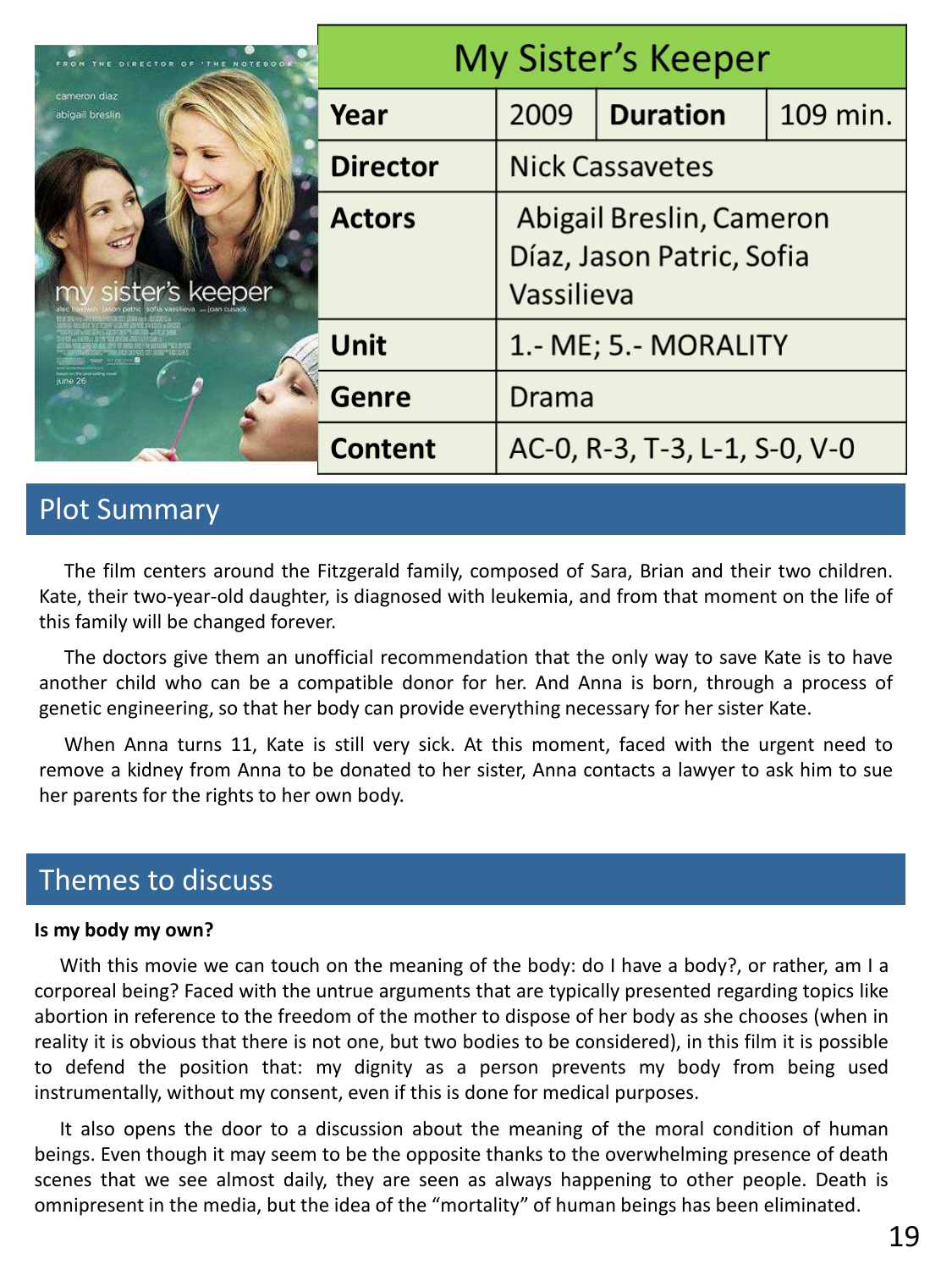| <b>JOW THE HEST-RELUNG NOVE</b><br><b>SHANE WEST</b><br><b>MANDY MOO</b> | A Walk to Remember |                                                                                                            |                               |          |  |
|--------------------------------------------------------------------------|--------------------|------------------------------------------------------------------------------------------------------------|-------------------------------|----------|--|
|                                                                          | Year               | 2002                                                                                                       | <b>Duration</b>               | 101 min. |  |
|                                                                          | <b>Director</b>    | Adam Shankman<br>Shane West, Mandy Moore,<br><b>Peter Coyote</b><br><b>6.- TRUE LOVE</b><br>Romantic drama |                               |          |  |
|                                                                          | <b>Actors</b>      |                                                                                                            |                               |          |  |
|                                                                          |                    |                                                                                                            |                               |          |  |
|                                                                          | <b>Unit</b>        |                                                                                                            |                               |          |  |
|                                                                          | <b>Genre</b>       |                                                                                                            |                               |          |  |
|                                                                          | <b>Contenidos</b>  |                                                                                                            | AC-1, R-3, T-3, L-0, S-0, V-0 |          |  |

Landon (*Shane West*), is your typical, popular, vain high-school heartthrob, without big plans for his life. After getting into an accident with a classmate, Landon receives the punishment of having to participate in a series of activities that up until then were completely foreign to his lifestyle: he has to tutor disadvantaged kids on the weekend, clean the school, and participate in the drama club, where he will meet people who are the polar opposite of the friends that he had up until then (cultured, committed,…).

During rehearsals for the school play, Landon has no other option but to ask Jamie (*Mandy Moore*) for help. She is the son of a protestant pastor, and is usually made fun of by Landon's friends for her appearance and the way that she dresses.

Little by little Landon falls in love with Jamie, and has to resolve the internal conflict posed by the life he had led up to this moment with his friends and the transcendent life of self-giving that he begins to share with Jamie.

### Themes to discuss

#### **1.- True love**

This film received bad reviews from some film "experts" for coming across a little bit cheesy, sentimental and unrealistic, presenting a romantic love where adolescent feelings pervade everything. Nonetheless, even though it's true that the movie takes place in a typical adolescent context, the form in which the love between the two main characters develops is the complete opposite of other adolescent movies (for ex.., GREASE). In this case, the love that they display is a creative love, which builds the person up, makes him go out of himself; it is a love that creates bonds of mutual trust. Of course there is no need for an intimate sexual relationship during the stage of courtship in order to strengthen the relationship between the couple.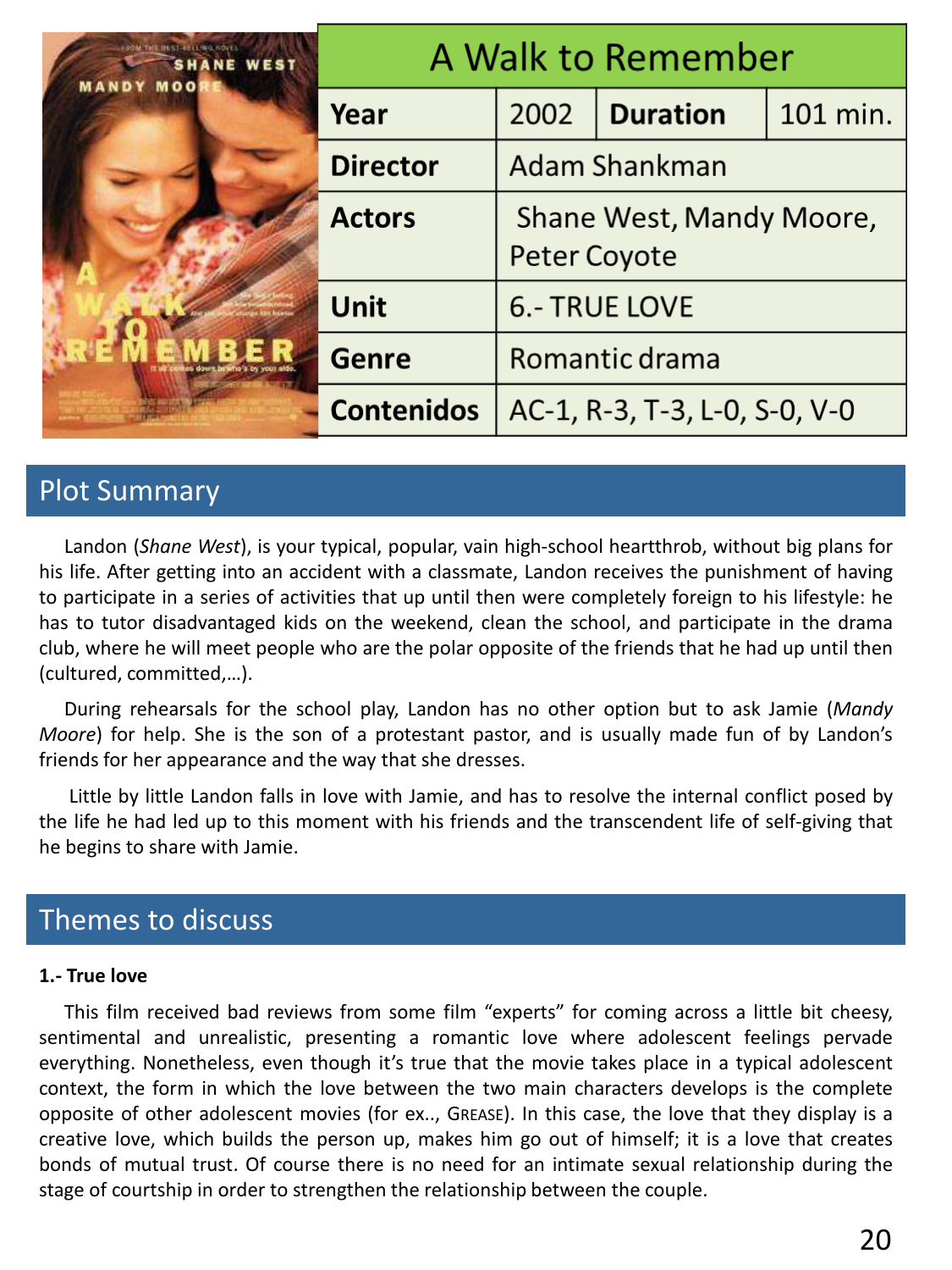### **1.- True love (cont.)**

Landon's attitude at the beginning manifests clear selfishness and extreme superficiality:

*- Jamie to Landon*: "You don't care about classes or graduating but you like school because you're popular and you'll never be on top again. Your act only works on an audience."

- *Landon to Jamie:* "You don't care what people think about you?"

- From a superficial point of view, Landon is the successful one while Jamie is the school outcast, but on a deeper level Jamie maintains her internal freedom, feeling completely sure of what she does, while Landon, when he begins to dig within himself, discovers the fragility of his lifestyle.

The relationship between Landon and Jamie goes through the different phases of love between a man and a woman. First is the stage of "falling in love," the sentimental attraction of one person toward another, which is independent of the will.

Landon feels attracted to Jamie not on account of her external values (friendships, beauty…), but rather because of something that not even he understands. This attraction is irrational, since it clashes head-on with Landon's lifestyle up to that moment. The logical or "reasonable" thing that would be been coherent with his life would have been to feel attracted to a superficial girl, not to a girl with the depth of values that Jamie has.

At the beginning, Landon tries to get close to her while preserving the schema of values of his trivial world (min. 30, scene where Landon tells her that he wants to be friends without anyone knowing). This schema quickly falls apart and Landon moves to the next phase of falling in love, where he disregards his selfishness and everyone from his world in order to singularly seek the good of the person that he loves.

This is not seen only in his general attitude toward Jamie's needs, but also in how he manages his sexual desire. If you are attracted to someone, you begin the process of falling in love in which it is normal for sexual desire to be awakened in moments of greater intimacy. Landon is able to radically change his behavior in this situation, which will lead him to have a more intimate relationship, integrating this impulse into a loftier design of caring and respecting the person, not seeing her as a mere object of pleasure.

When Jamie tells Landon about her incurable illness, instead of behaving like he would have before meeting Jamie (rejection, distancing, etc.), he devotes himself even more to her, trying to fulfill all of the dreams that Jamie still has (building the telescope). It is a sincere, complete love, which allows Landon to overcome his own selfishness even more (going to ask his father for help, who had abandoned the family when he was a child).

At the end of the movie, Landon realizes that Jamie gave him a much deeper vision of life, realer than what he could have imagined, and that Jamie obtained, in him, the miracle that she had desired to witness (min. 97).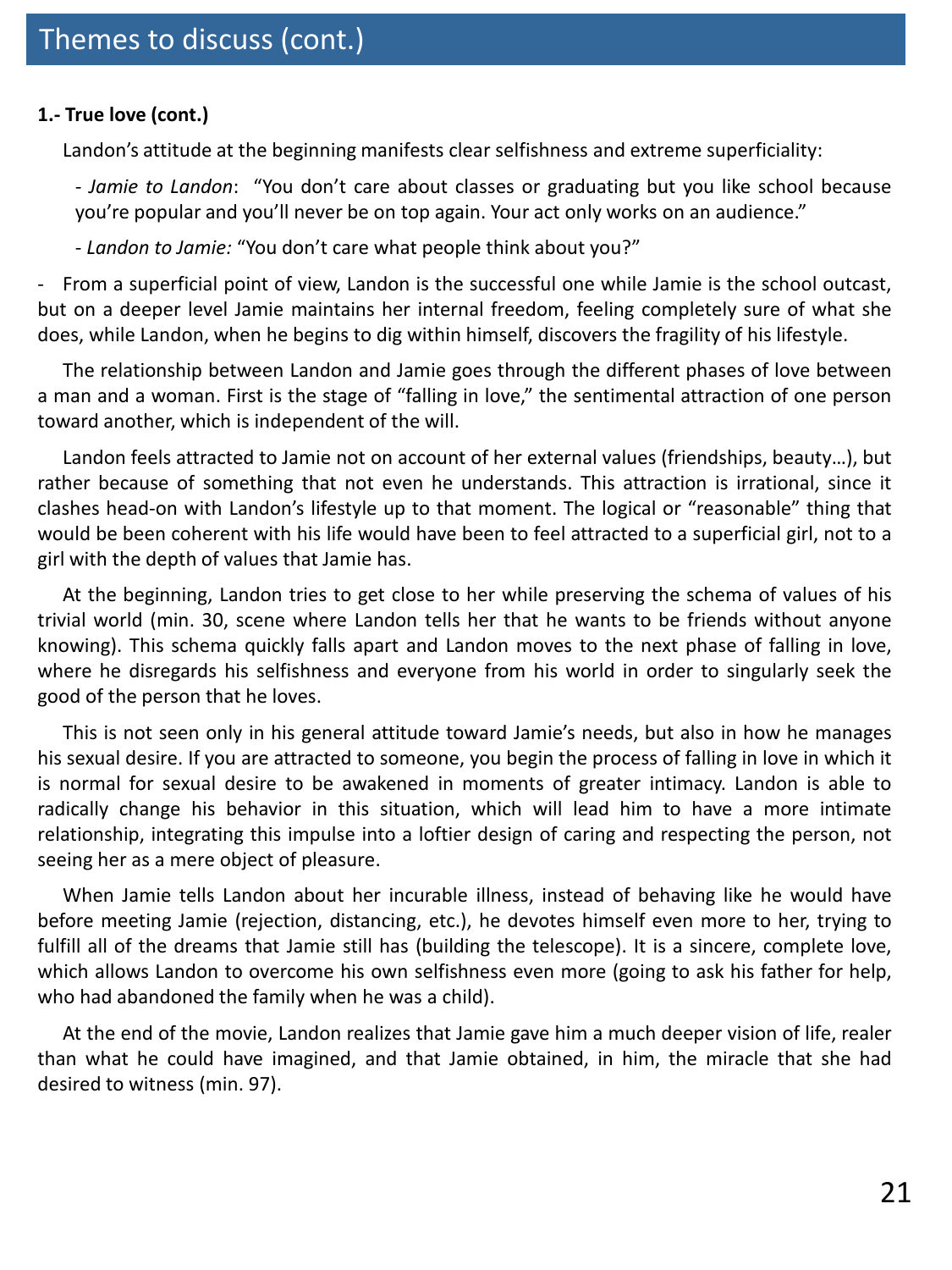### **1.- True love (cont.)**

He becomes a totally transformed Landon – mature, responsible, far from the superficial young man he was before meeting Jamie. He now has a transcendent vision of love that endures beyond the death of his beloved:

"Our love is like the wind, you can't see it but you can feel it."

On the other hand, Jamie operates with a value scale that is completely different from Landon's. She is open to true friendship, believes in valuable relationships, without seeking anything in exchange. She is a balanced and serene person, despite growing up without a mother and dealing with a difficult illness. She likes to enjoy and cultivate her hobbies. She is neither cold nor indifferent, but she knows how to order her values.

- **The good.** She is generous and dedicates her free time to doing good, helping support others as a volunteer on Saturday mornings, tutoring students in need.
- **Goodness**. Even though they hurt her deeply, she is able to forgive first Landon, then everyone else -, and the evil that she suffers does not cause her to change her good-natured approach to life one bit.
- **Beauty**. She loves art, culture and nature. She is a good student and enthusiastically participates in the theater club. She is very interested in the mysteries and beauty of the Universe, desires to see a comet…
- **Truth**. She is truthful with herself and with others: there is coherence between what she thinks and believes, what she says and what she does. Even if people laugh at her, she confesses her beliefs and the reason for her faith with simplicity, with firmness but without pride. Her lifestyle is in accordance with her beliefs.

Jamie is open to meeting people and orients her relationships towards higher levels. She doesn't want to be part of a group whose attitudes have no value, but she relates to Landon with the hope that something within him is capable of rising to another level. "Landon, I thought I saw something in you. Something good. But I was very wrong".

When she begins to feel attracted to Landon, instead of changing the scale of her values to be able to more easily get closer to his world and win his love, what she does is draw Landon to a vision of life and interpersonal relationships that is much fuller and more attractive.

When talking to the youth, we need to make them see that the love demonstrated by these two characters in the movie is not something unreal, or cheesy, or far from our lives (it is not "movie love"); rather, it is the exact opposite: it is an attainable love that can be reached by knowing how to understand the reality of human love in all its depth.